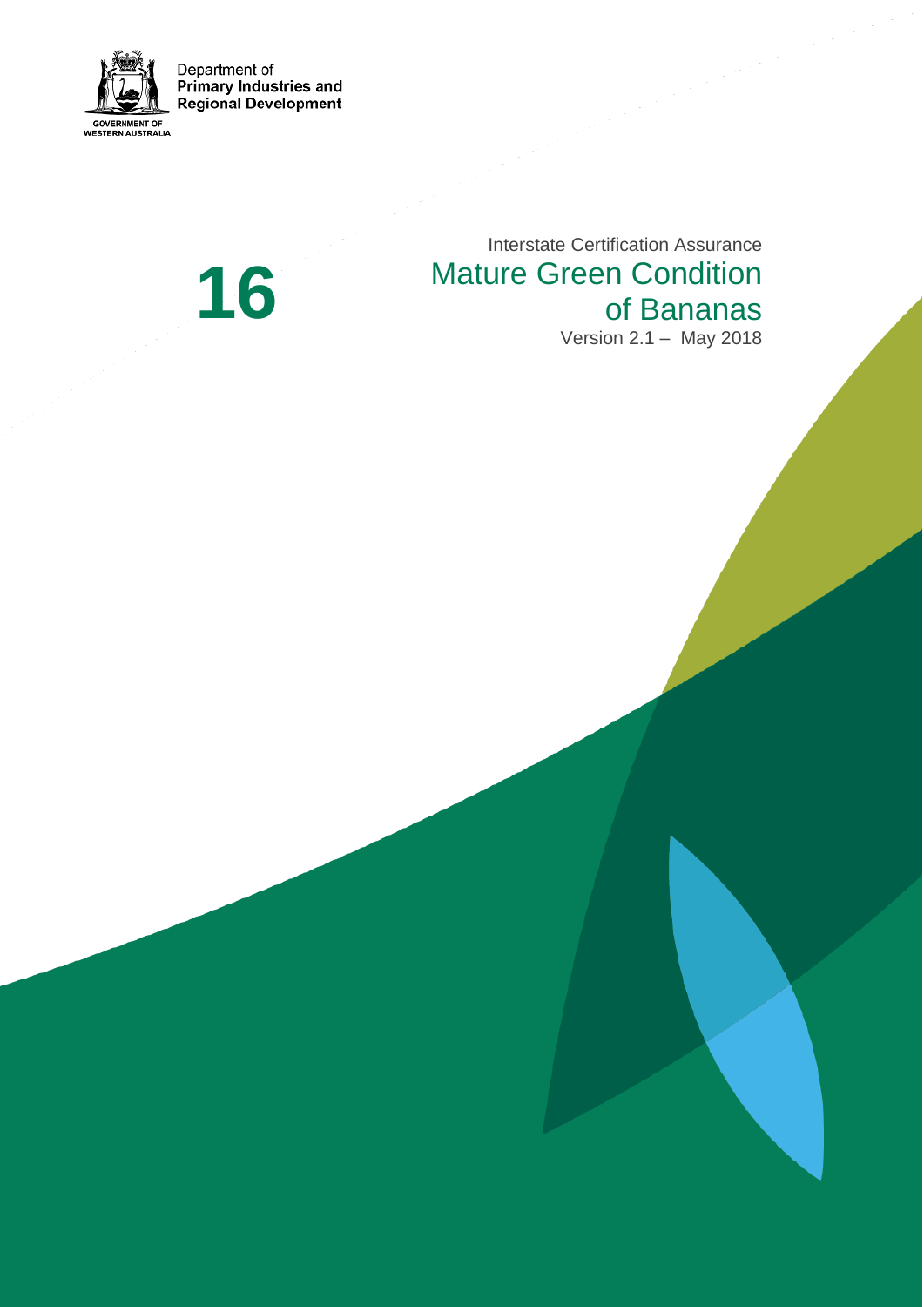# Revision Register

| <b>Issue Number   Date of Issue</b> |               | <b>Amendments</b>                                 |
|-------------------------------------|---------------|---------------------------------------------------|
| 1.0                                 | $20 - 5 - 03$ | All pages                                         |
| 1.1                                 | 1/9/04        | Plant Health Assurance Certificate (Attachment 1) |
| 2.0                                 | 23/9/04       | All pages review and formatting                   |
| 2.1                                 | 24/5/18       | All pages review and formatting                   |

# Important disclaimer

The Chief Executive Officer of the Department of Primary Industries and Regional Development and the State of Western Australia accept no liability whatsoever by reason of negligence or otherwise arising from the use or release of this information or any part of it.

Copyright © Western Australian Agriculture Authority, 2017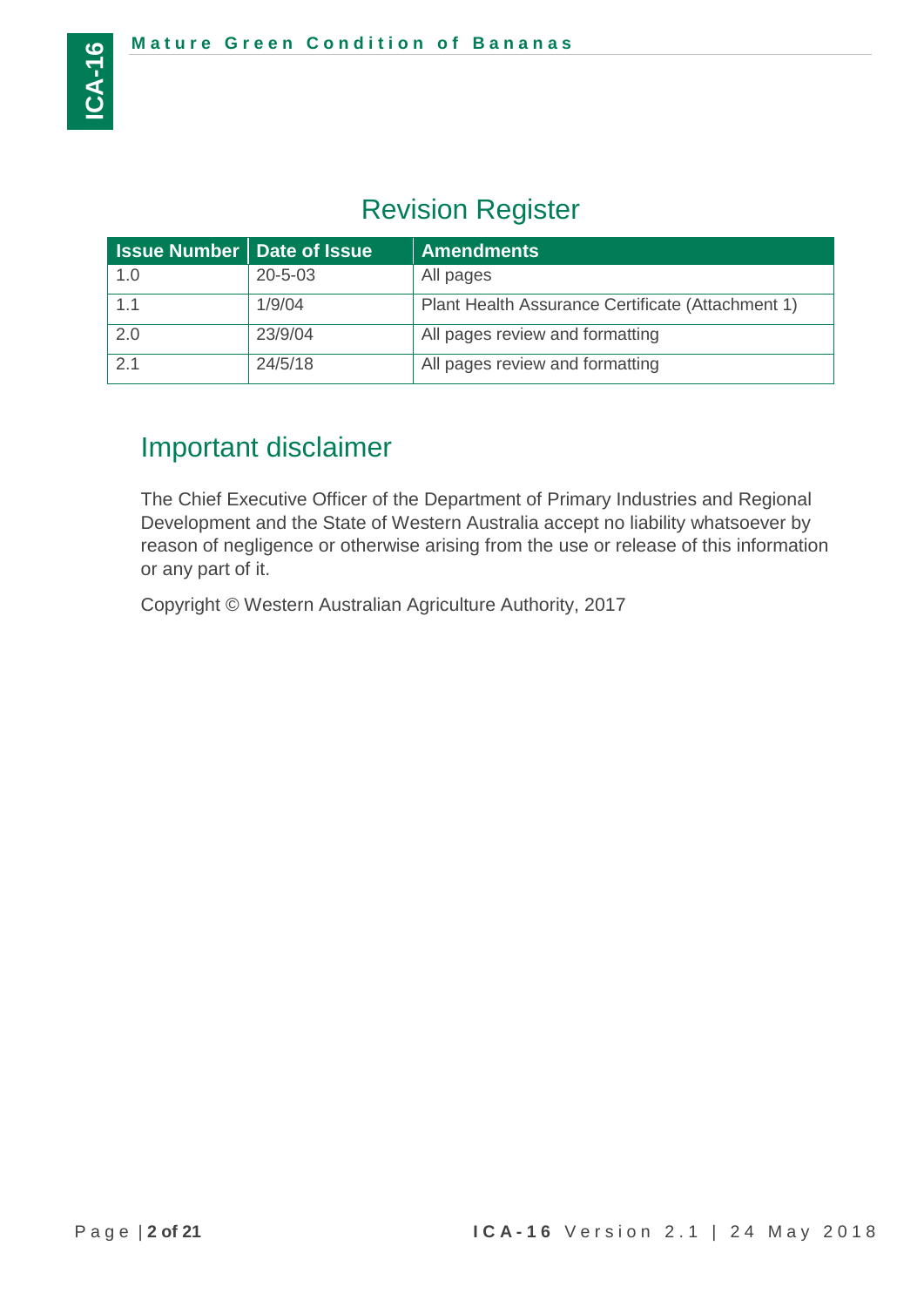# **Contents**

| 1. |       |  |
|----|-------|--|
| 2. |       |  |
| 3. |       |  |
| 4. |       |  |
| 5. |       |  |
| 6. |       |  |
| 7. |       |  |
|    | 7.1   |  |
|    | 7.1.1 |  |
|    | 7.1.2 |  |
|    | 713   |  |
|    | 7.2   |  |
|    | 7.2.1 |  |
|    | 7.3   |  |
|    | 7.3.1 |  |
|    | 7.3.2 |  |
|    | 7.4   |  |
|    | 7.4.1 |  |
|    | 7.4.2 |  |
|    | 7.4.3 |  |
|    | 7.4.4 |  |
|    | 7.4.5 |  |
|    | 7.4.6 |  |
|    | 7.5   |  |
|    | 7.5.1 |  |
|    | 7.5.2 |  |
|    | 7.5.3 |  |
|    | 7.6   |  |
|    |       |  |
|    | 7.7   |  |
| 8. |       |  |
|    | 8.1   |  |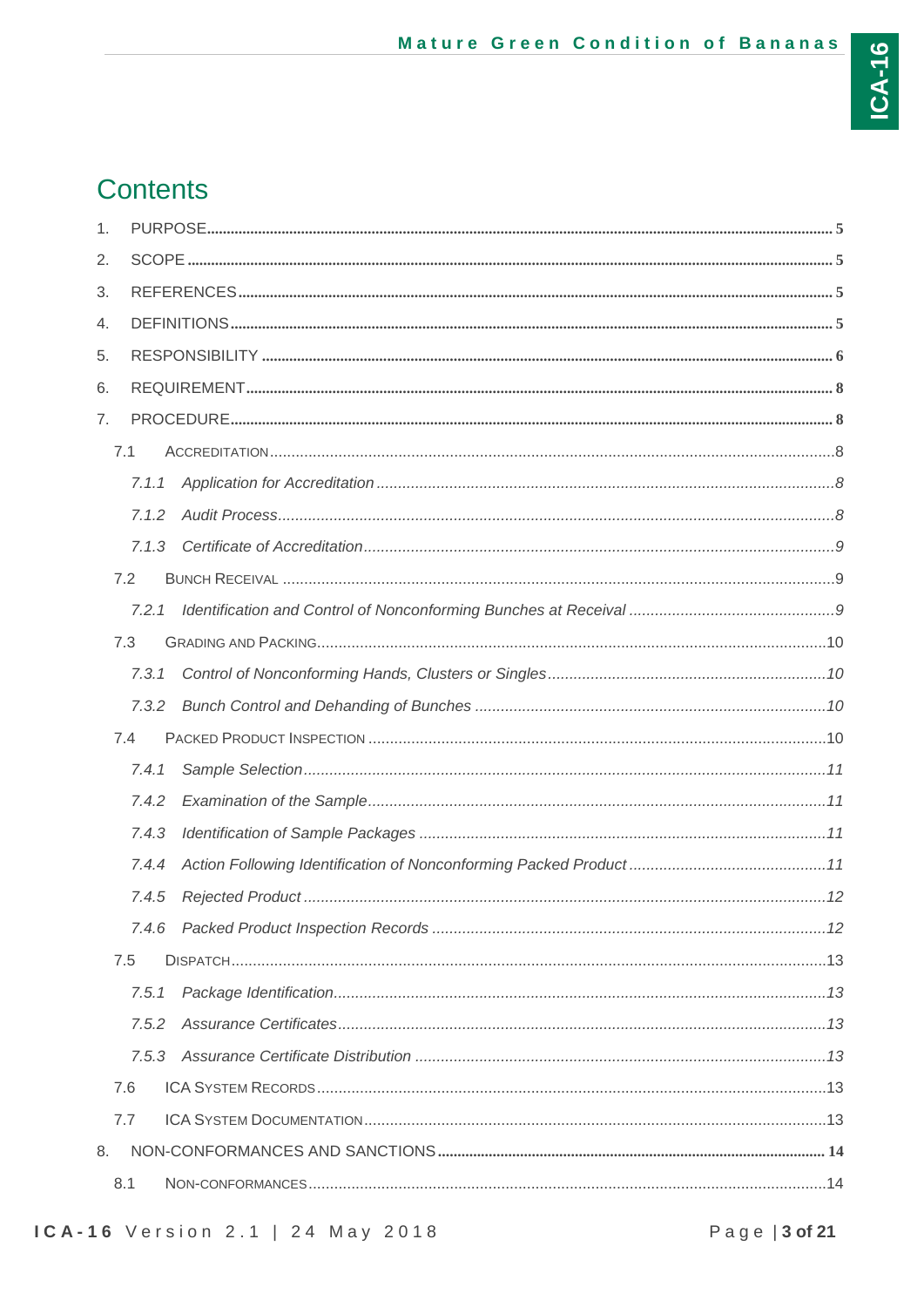## Mature Green Condition of Bananas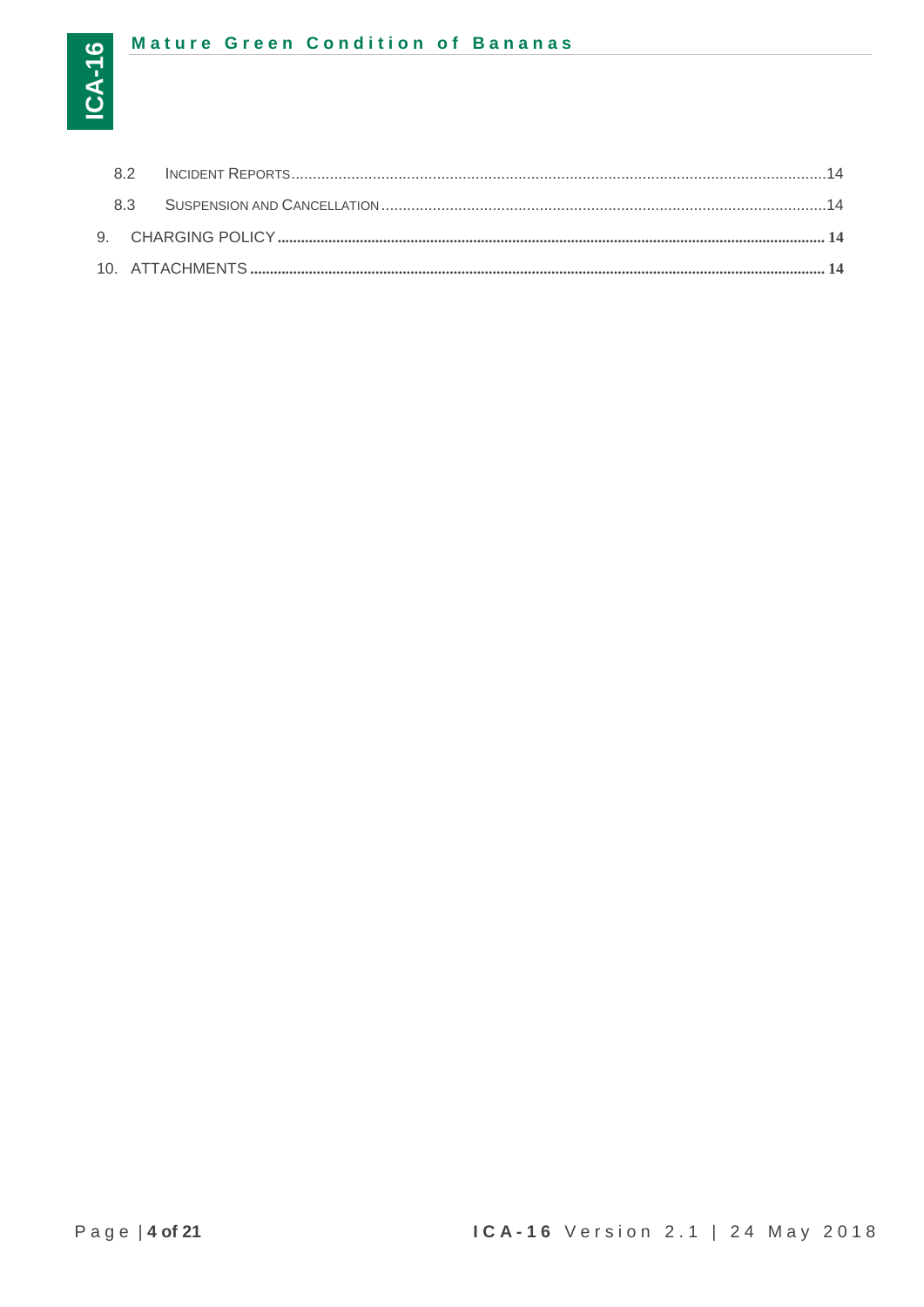# <span id="page-4-0"></span>1. PURPOSE

The purpose of this procedure is to describe:

- (a) the principles of operation and standards required; and
- (b) the responsibilities and practices of personnel.

<span id="page-4-1"></span>The above applies to the certification of mature green condition of bananas for fruit fly under an Interstate Certification Assurance (ICA) arrangement.

# 2. SCOPE

This operational procedure covers the certification of mature green condition of bananas grown by a Businesses operating under an ICA arrangement in WA.

This procedure is applicable where any of the requirements specified in 6. Requirement are a specified movement condition.

Pest: Meditereanean fruit fly (*Ceratitas capitate*), Queensland fruit fly (*Bactrocera tryoni)* or related species *B. aquilonis* and *B. neohumeralis*.

Produce: Bananas (only those banana varieties that are green in colour when immature and excludes coloured varieties such as Red Dacca and Blue Java)

Location: Western Australia

This Procedure is separated into two (2) sections.

- 1. Part A covers a Business which grows, selects bunches, dehands and initially grades and packs bananas into bulk bins or cartons; and
- 2. Part B covers a Business which receives, grades, packs and certifies bananas from a Business accredited under Part A.

# <span id="page-4-2"></span>3. REFERENCES

WI-QA015 Guidelines for Completion of Plant Health Assurance Certificates

# <span id="page-4-3"></span>4. DEFINITIONS

| accredit                     | means to accredit persons to issue Plant Health Assurance Certificates<br>under the Biosecurity and Agriculture Management Act 2007.                                       |  |  |
|------------------------------|----------------------------------------------------------------------------------------------------------------------------------------------------------------------------|--|--|
| Application<br>Accreditation | for An Application for Accreditation of a Business for an Interstate<br>Certification Assurance (ICA) Arrangement.                                                         |  |  |
| Assurance Certificate        | A Plant Health Assurance Certificate.                                                                                                                                      |  |  |
| <b>Authorised Signatory</b>  | An officer of an ICA accredited Business whose name and specimen<br>signature is provided as an authorised signatory with the Businesses<br>Application for Accreditation. |  |  |
| banana                       | Means fruit of Musa spp.                                                                                                                                                   |  |  |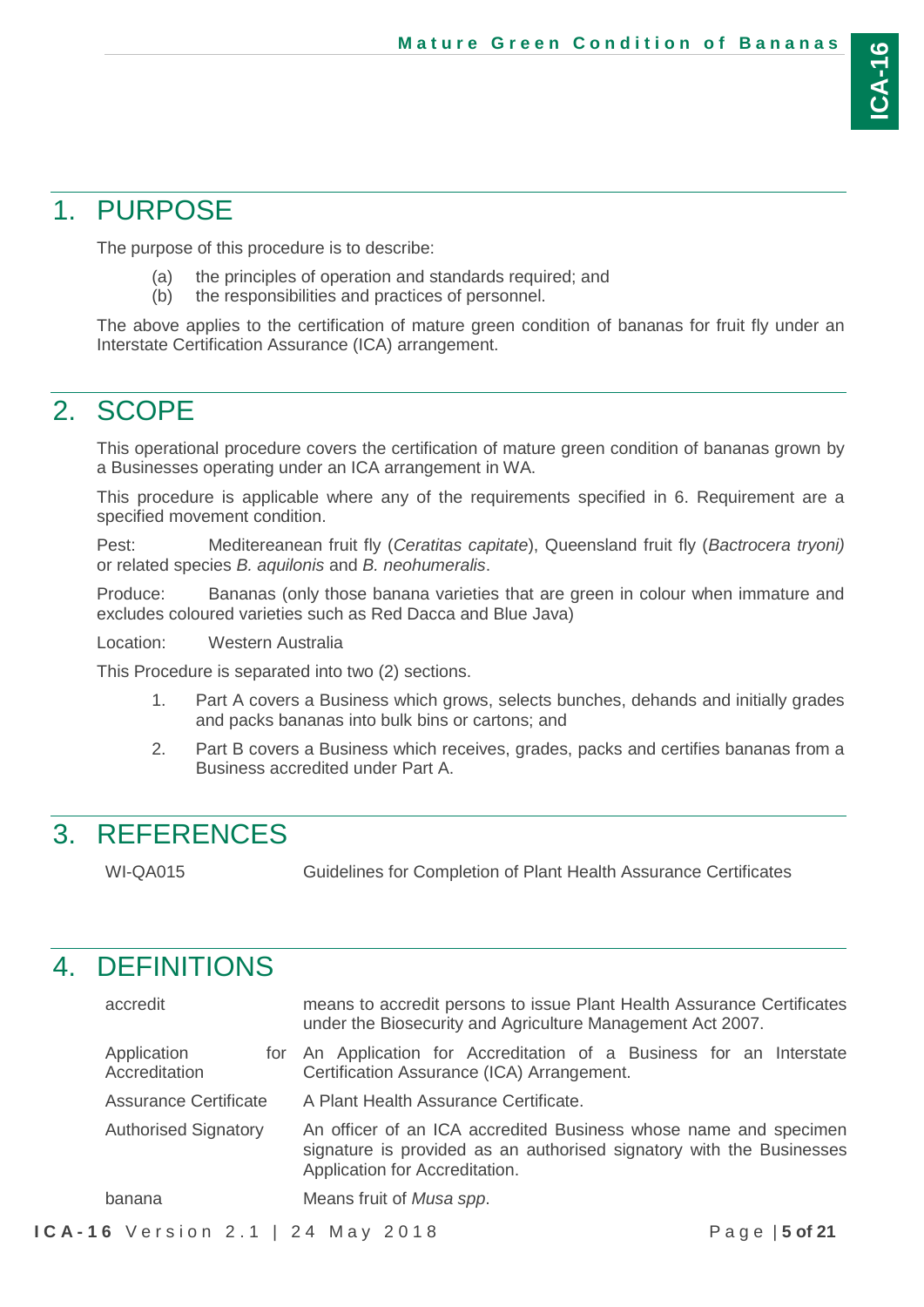| <b>Business</b>                          | The legal entity responsible for the operation of the facility and ICA<br>arrangement detailed in the Businesses Application for Accreditation.                                                                                                                                                                        |  |  |
|------------------------------------------|------------------------------------------------------------------------------------------------------------------------------------------------------------------------------------------------------------------------------------------------------------------------------------------------------------------------|--|--|
| Certification<br>Interstate<br>Assurance | means a voluntary arrangement between the Department of Primary<br>Industries and Regional Development - Western Australia and a<br>Business that demonstrates effective in-house quality management and<br>provides assurance through documented procedures and records that<br>produce meets specified requirements. |  |  |
| certified/certification                  | Means covered by a valid Plant Health Assurance Certificate.                                                                                                                                                                                                                                                           |  |  |
| facility                                 | The location of the grading and packing operations covered by the ICA<br>arrangement.                                                                                                                                                                                                                                  |  |  |
| fruit fly                                | Means Queensland fruit fly and Mediterranean Fruit Fly.                                                                                                                                                                                                                                                                |  |  |
| hard green                               | Means the flesh is hard and not flexible, the skin is green and shows no<br>yellow colouration except for areas towards the flower end of a fruit in<br>which the sun has bleached the skin to a yellow to white colour but the<br>flesh beneath is still hard.                                                        |  |  |
| <b>ICA</b>                               | Means Interstate Certification Assurance.                                                                                                                                                                                                                                                                              |  |  |
| Inspector                                | means an inspector appointed under the Biosecurity and Agriculture<br>Management Act 2007.                                                                                                                                                                                                                             |  |  |
| mature green condition                   | Means:                                                                                                                                                                                                                                                                                                                 |  |  |
|                                          | (a)<br>hard green; and                                                                                                                                                                                                                                                                                                 |  |  |
|                                          | (b)<br>with unbroken skin.                                                                                                                                                                                                                                                                                             |  |  |
| Mediterranean Fruit Fly                  | Means all stages of the species Ceratitas capitata                                                                                                                                                                                                                                                                     |  |  |
| Nonconformance                           | A non-fulfilment of a specified requirement.                                                                                                                                                                                                                                                                           |  |  |
| Queensland fruit fly                     | Means all stages of the species Bactrocera tryoni or related species B.<br>aquilonis and B. neohumeralis.                                                                                                                                                                                                              |  |  |
| sun bleaching                            | Areas towards the flower end of a fruit in which the sun has bleached<br>the skin to a yellow to white colour but the flesh beneath is still hard.                                                                                                                                                                     |  |  |
| unbroken skin                            | The skin has no pre-harvest cracks, splits, punctures or other breaks<br>that penetrate through to the flesh.                                                                                                                                                                                                          |  |  |

# <span id="page-5-0"></span>5. RESPONSIBILITY

These position titles have been used to reflect the responsibilities of staff under the ICA arrangement. These positions may not be present in all Businesses, or different titles may be used for staff who carry out these responsibilities. In some Businesses one person may carry out the responsibilities of more than one position.

**PART A** (Covering, Control and Selection of bunches, dehanding initial grading and packing into bulk bins)

The **Certification Controller** is responsible for:

- representing the Business during audits and in other matters relevant to ICA accreditation;
- ensuring the Business has current accreditation for an ICA arrangement covering mature green condition of bananas;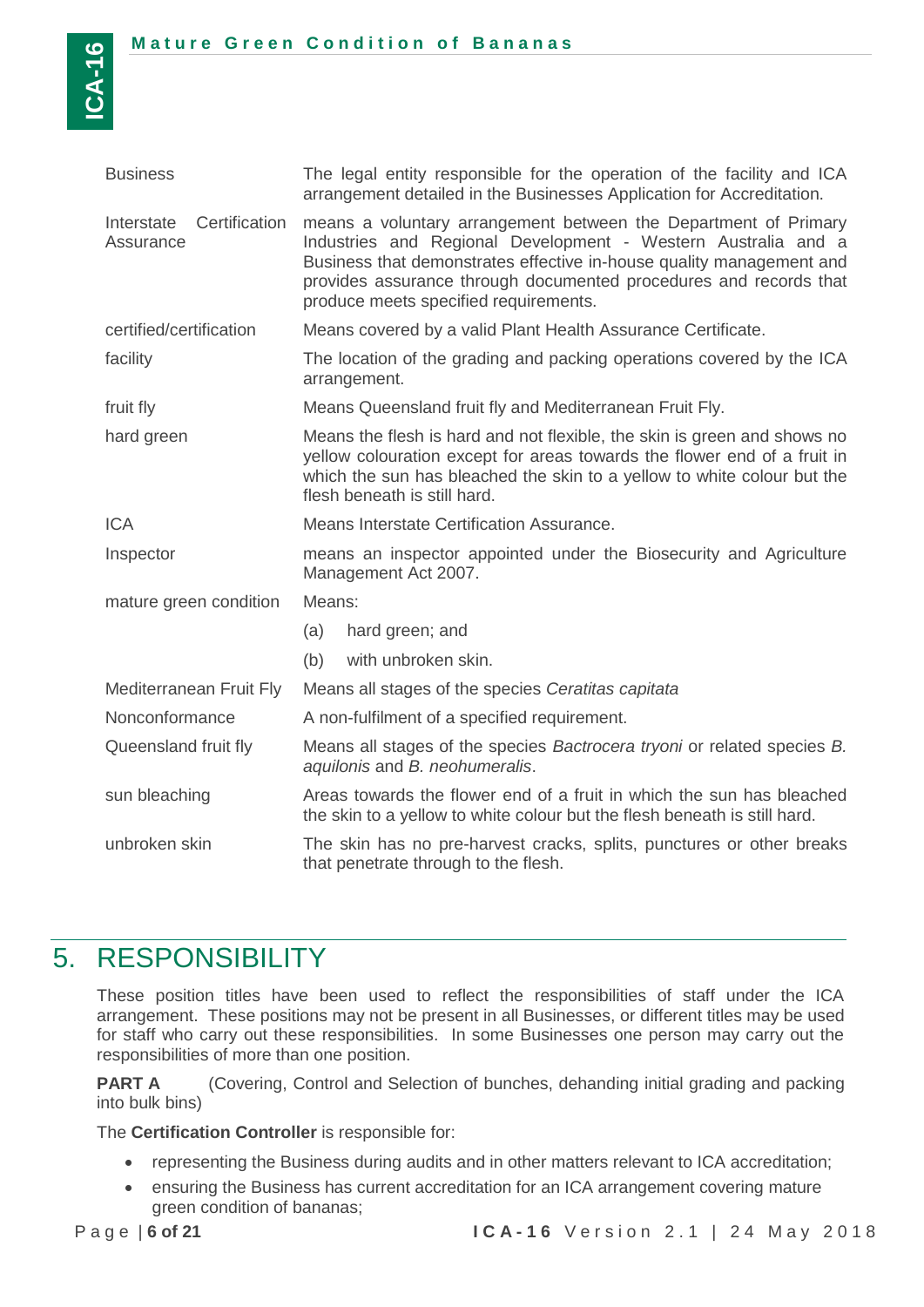- training staff in their duties and responsibilities under this Operational Procedure;
- ensuring the Business and its staff comply with their responsibilities and duties under this Operational Procedure; and
- investigating and rectifying any problems following detection of a nonconformance (see 7.3 Grading and Packing and 7.4.4 Action Following Identification of Nonconforming Packed Product).

The **Bunch Receival Officer** is responsible for:

- ensuring all bunches accepted for certification of mature green condition are free from a banana or bananas which are not hard green (see 7.2 Bunch Receival); and
- ensuring nonconforming bunches are identified to prevent mixing with conforming bunches (see 7.2.1 Identification and Control of Nonconforming Bunches at Receival).

**PART B** (Covering fruit receival, grading, packing and certification)

The **Certification Controller** is responsible for:

- representing the Business during audits and in other matters relevant to ICA accreditation;
- ensuring the Business has current accreditation for an ICA arrangement covering mature green condition of bananas:
- training staff in their duties and responsibilities under this Operational Procedure;
- ensuring the Business and its staff comply with their responsibilities and duties under this Operational Procedure; and
- investigating and rectifying any problems following detection of a nonconformance (see 7.3 Grading and Packing and 7.4.4 Action Following Identification of Nonconforming Packed Product).

The **Bunch Receival Officer** is responsible for:

- ensuring all bunches accepted for certification of mature green condition are free from a banana or bananas which are not hard green (see 7.2 Bunch Receival); and
- ensuring nonconforming bunches are identified to prevent mixing with conforming bunches (see 7.2.1 Identification and Control of Nonconforming Bunches at Receival).

**Graders/Packers** are responsible for:

- ensuring all bananas packed for mature green condition are hard green with unbroken skin (see 7.3 Grading and Packing); and
- ensuring nonconforming bananas are identified and controlled to prevent mixing with conforming bananas (see 7.3.1 Control of Nonconforming Hands, Clusters or Singles).

The Packed Product Controller is responsible for:

- in-line or end-point sampling and inspection of at least one package per pallet of packed product for conformance with the requirements of section 6 Requirement (see 7.4 Packed Product Inspection);
- taking corrective action following identification of nonconforming bananas in any sample package (see 7.4.4 Action Following Identification of Nonconforming Packed Product); and
- maintaining records of packed product inspection (see 7.4.6 Packed Product Inspection Records).

The **Authorised Dispatcher** is responsible for:

 ensuring all packages containing fruit covered by an Assurance Certificate issued by the Business are identified (see 7.5.1 Package Identification); and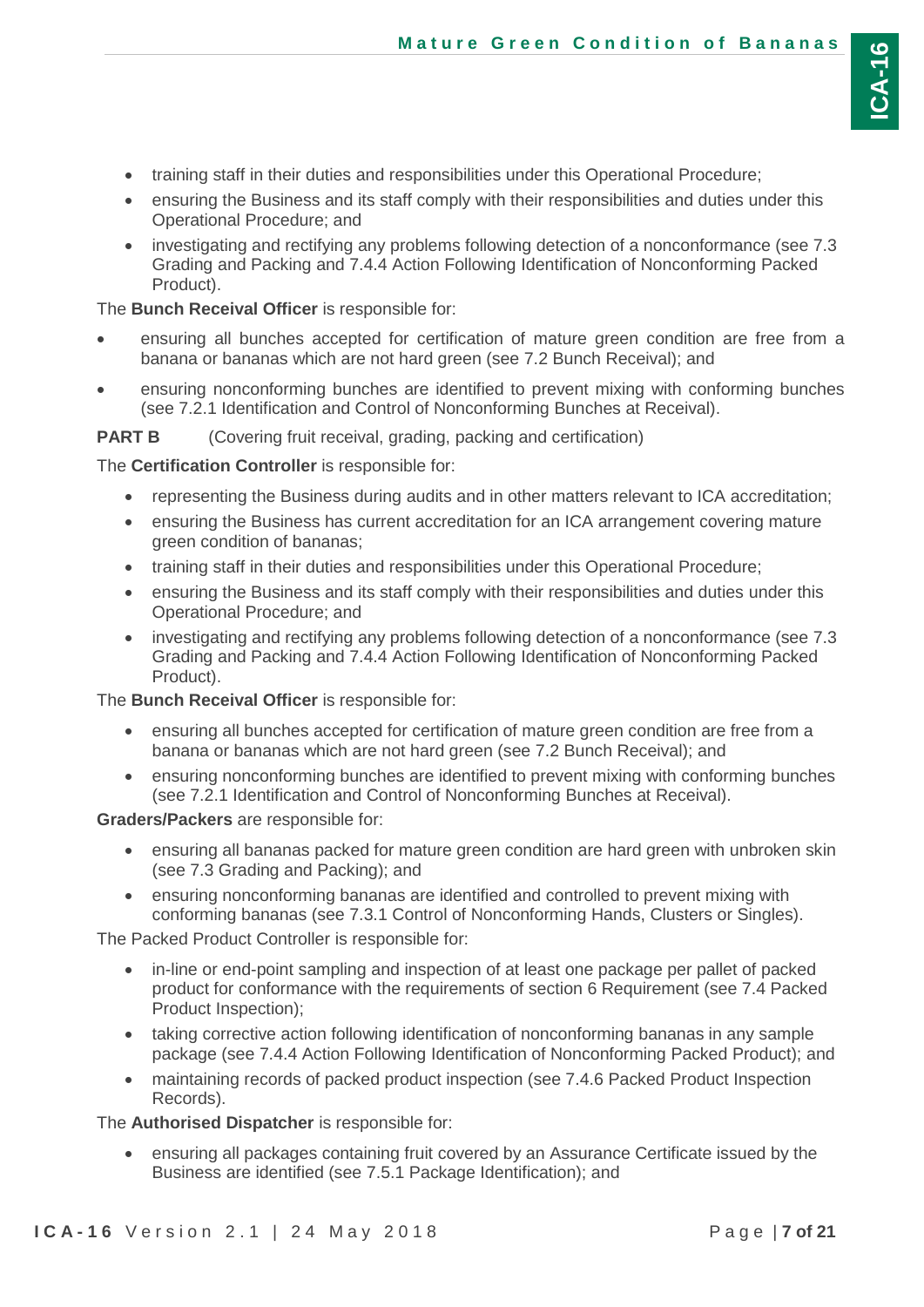

 maintaining copies of all Assurance Certificates issued by the Business under the ICA arrangement (see 7.6 ICA System Records).

The **Authorised Signatory** is responsible for:

 ensuring that, prior to signing and issuing an Assurance Certificate, produce covered by the certificate has been prepared in accordance with the Businesses ICA arrangement and that the details on the certificate are true and correct in every particular (see 7.5.2 Assurance Certificates).

## <span id="page-7-0"></span>6. REQUIREMENT

Host fruit certified for mature green condition must meet the following requirements at the time of packing:

- (a) hard green; and
- (b) with unbroken skin.

The Department of Primary Industries and Regional Development and interstate quarantine authorities maintain the right to inspect at any time certified produce and to refuse to accept a certificate where produce is found not to conform to specified requirements.

## <span id="page-7-1"></span>7. PROCEDURE

#### <span id="page-7-2"></span>**7.1 Accreditation**

#### <span id="page-7-3"></span>**7.1.1 Application for Accreditation**

A Business seeking accreditation for an ICA arrangement under this Operational Procedure shall make an application for accreditation using the Application for Accreditation of a Business for an ICA Arrangement. An application must be at least 10 working days prior to the intended date of commencement of certification of produce. A completed example of an application is also given in Attachment 1.

#### <span id="page-7-4"></span>**7.1.2 Audit Process**

#### **Initial Audit**

Prior to accrediting a Business, an Inspector carries out an initial audit of the Business to verify the ICA system is in place and capable of operating in accordance with the requirements of the Operational Procedure, and the system is effective in ensuring compliance with the specified requirements of the ICA arrangement.

On completion of a successful initial audit, applicants will be granted provisional accreditation and provided a Certificate of Accreditation (see 7.1.3 Certificate of Accreditation).

#### **Compliance Audits**

Compliance audits are conducted to verify that the ICA system continues to operate in accordance with the requirements of the Operational Procedure.

Compliance audits are, wherever practical, conducted when the ICA system is operating.

A compliance audit is conducted within 12 weeks of the commencement of treatment following the initial audit and accreditation of the Business.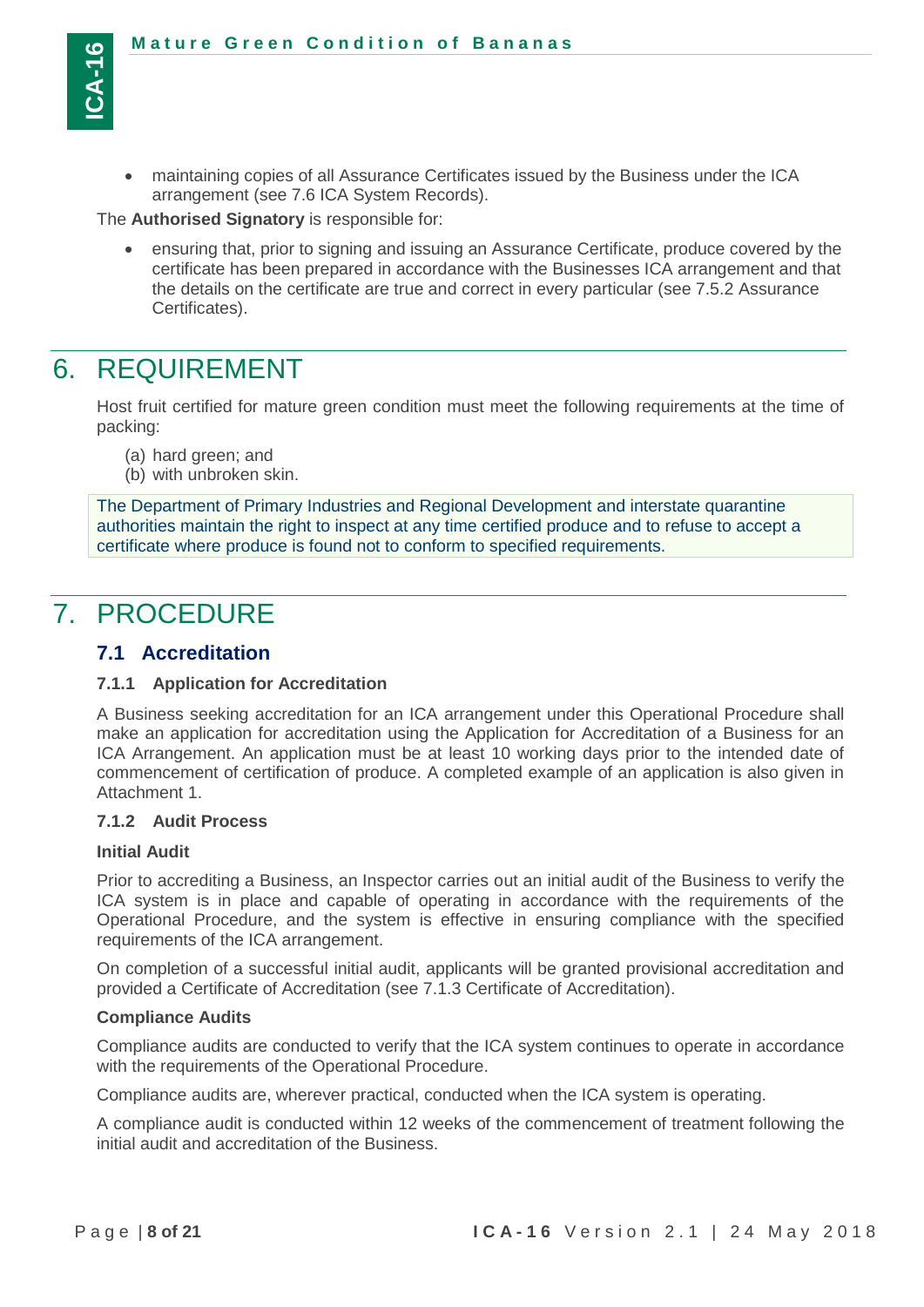On completion of a successful compliance audit, annual accreditation is granted to cover the current season, up to a maximum of 12 months from the date of provisional accreditation, and a new Certificate of Accreditation is issued (see 7.1.3 Certificate of Accreditation).

A second compliance audit is conducted within the treatment period following accreditation.

Random audits are conducted on a selected number of accredited Businesses each year. Random audits may take the form of a full compliance audit, or audits of limited scope to sample treatment mixtures, certified produce, ICA system records or ICA system documentation.

Unscheduled compliance audits may be conducted at any time to investigate reported or suspected nonconformances.

#### **Re-Accreditation**

Accredited Businesses are required to re-apply for accreditation each year the Business seeks to operate under the ICA arrangement. Businesses seeking re-accreditation must lodge a renewal application prior to accreditation lapsing, or if accreditation has lapsed, prior to commencing further certification of produce under the ICA arrangement.

A compliance audit is conducted each year within 12 weeks of the Business commencing treatment of produce following re-accreditation.

A second compliance audit is conducted within the treatment period following re-accreditation.

### <span id="page-8-0"></span>**7.1.3 Certificate of Accreditation**

An accredited Business will receive a Certificate of Accreditation for an ICA Arrangement detailing the scope of the arrangement including:

- the facility location;
- the Operational Procedure;
- any restrictions on the accreditation such as the type of produce covered; and
- the period of accreditation.

The Business must maintain a current Certificate of Accreditation and make this available on request by an Inspector.

A Business may not commence or continue certification of produce under the ICA arrangement unless it is in possession of a valid and current Certificate of Accreditation for the procedure and produce type covered by the Assurance Certificate.

## <span id="page-8-1"></span>**7.2 Bunch Receival**

The Bunch Receival Officer shall check every bunch of bananas received for grading and packing for certification of mature green condition.

Any bunch containing a banana or bananas which are not hard green shall be rejected and excluded from grading and packing for certification under this Operational Procedure.

The Bunch Receival Officer shall identify and isolate nonconforming bunches to prevent mixing with conforming bunches (see 7.2.1 Identification and Control of Nonconforming Bunches at Receival).

## <span id="page-8-2"></span>**7.2.1 Identification and Control of Nonconforming Bunches at Receival**

All bunches received for grading and packing for mature green condition which are found to be nonconforming (i.e. past the hard green stage) shall be identified to prevent mixing with conforming bunches.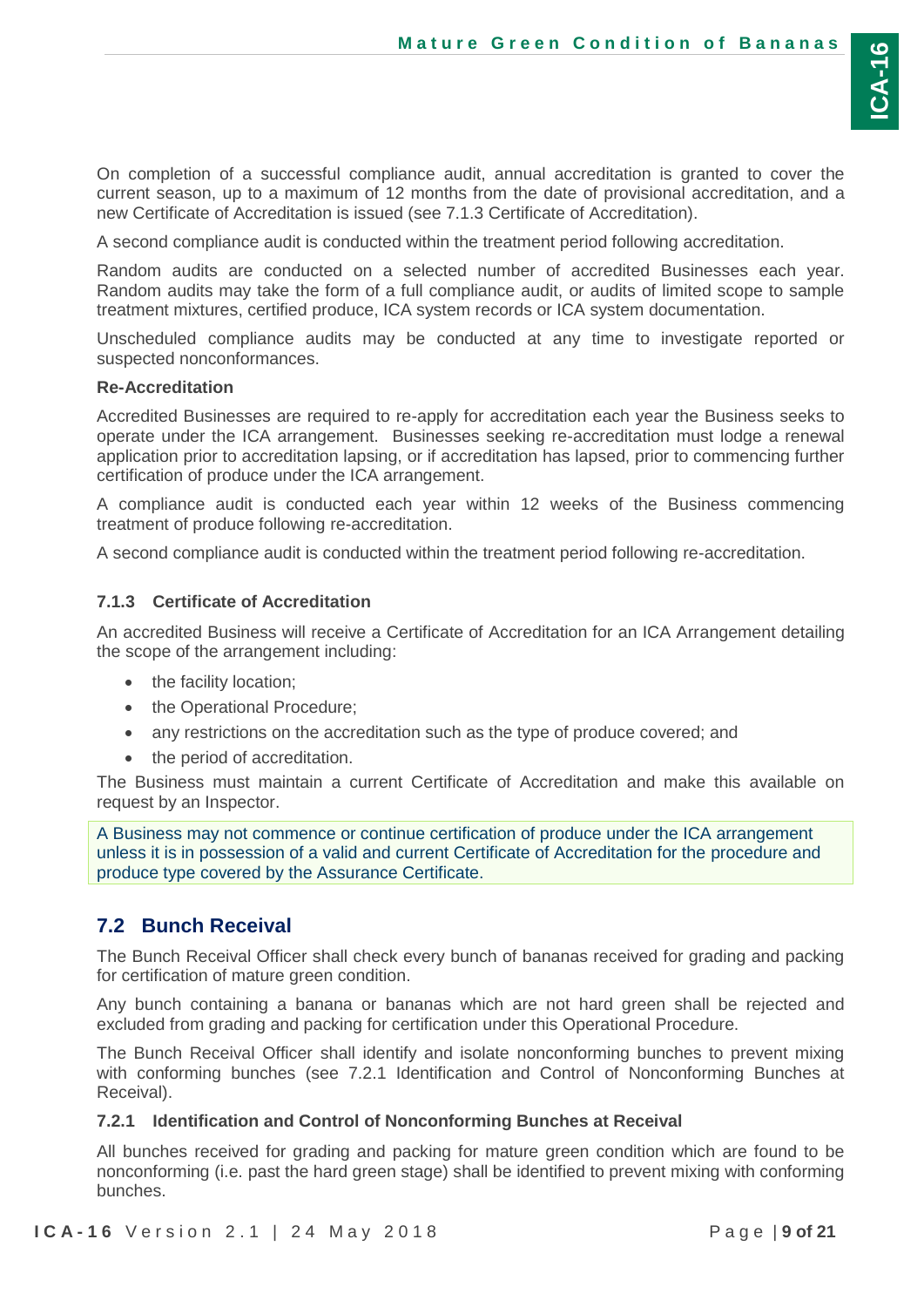Examples of acceptable methods of identifying nonconforming bunches include:

- (a) locating nonconforming bunches in a separate area to conforming bunches and maintaining separation until the bunches are graded and packed;
	- (b) painting the stem of the bunch, or securely attaching a ring of coloured ribbon or tape to the stem of the bunch;
	- (c) securely attaching a tag or label to the bunch which clearly identifies the bunch as nonconforming; and
	- (d) dehanding the bunch and maintaining hands, clusters and singles from nonconforming bunches separate and identifiable from hands, clusters and singles originating from conforming bunches.

Other methods may be used provided they clearly identify nonconforming hands/bunches from conforming hands/bunches at grading and packing (see 7.3 Grading and Packing).

A Business, which grows fruit for packing by another Business, can undertake initial grading of fruit but it is the responsibility of the Business certifying the fruit to ensure that the skin of the fruit is not broken and it is in hard green condition.

#### <span id="page-9-0"></span>**7.3 Grading and Packing**

All bananas from conforming bunches shall be inspected and sorted for bananas that are past the hard green stage or have broken skins.

Grading staff shall reject for certification under this Operational Procedure the following:

- (a) any single banana, or any hand or cluster which contains a banana whose flesh is not hard or is flexible, or which is not green or shows any yellow colouration other than sun bleaching; and
- (b) any banana with pre-harvest cracks, splits, punctures or other breaks of the skin which penetrate through to the flesh.

The Certification Controller shall oversee and supervise the grading and packing process to ensure only conforming bananas are packed for certification under this Operational Procedure.

Detection of bananas, which have past the hard green stage during grading and packing shall be investigated by the Certification Controller. The Certification Controller shall advise the Bunch Receival Officer of the nonconformance and conduct an investigation to identify the cause.

#### <span id="page-9-1"></span>**7.3.1 Control of Nonconforming Hands, Clusters or Singles**

The Business shall implement procedures for the control and identification of nonconforming hands, clusters or singles.

Procedures shall ensure that no mixing of conforming and nonconforming bananas can occur during grading and packing.

#### <span id="page-9-2"></span>**7.3.2 Bunch Control and Dehanding of Bunches**

A Business which controls bunches, dehands fruit and provides the fruit for another Business for packing must be accredited for an ICA arrangement under Part A of this operational procedure.

The Business shall supply a bunch control and Declaration (see Attachment 2) with each delivery of bananas supplied to the packing Business for certification.

#### <span id="page-9-3"></span>**7.4 Packed Product Inspection**

The Packed Product Controller shall continually monitor the sorting and packing process by selecting **a minimum of one package from each pallet** of packed product.

The Packed Product Controller shall advise the Certification Controller of any problems or potential problems so corrective action can be implemented.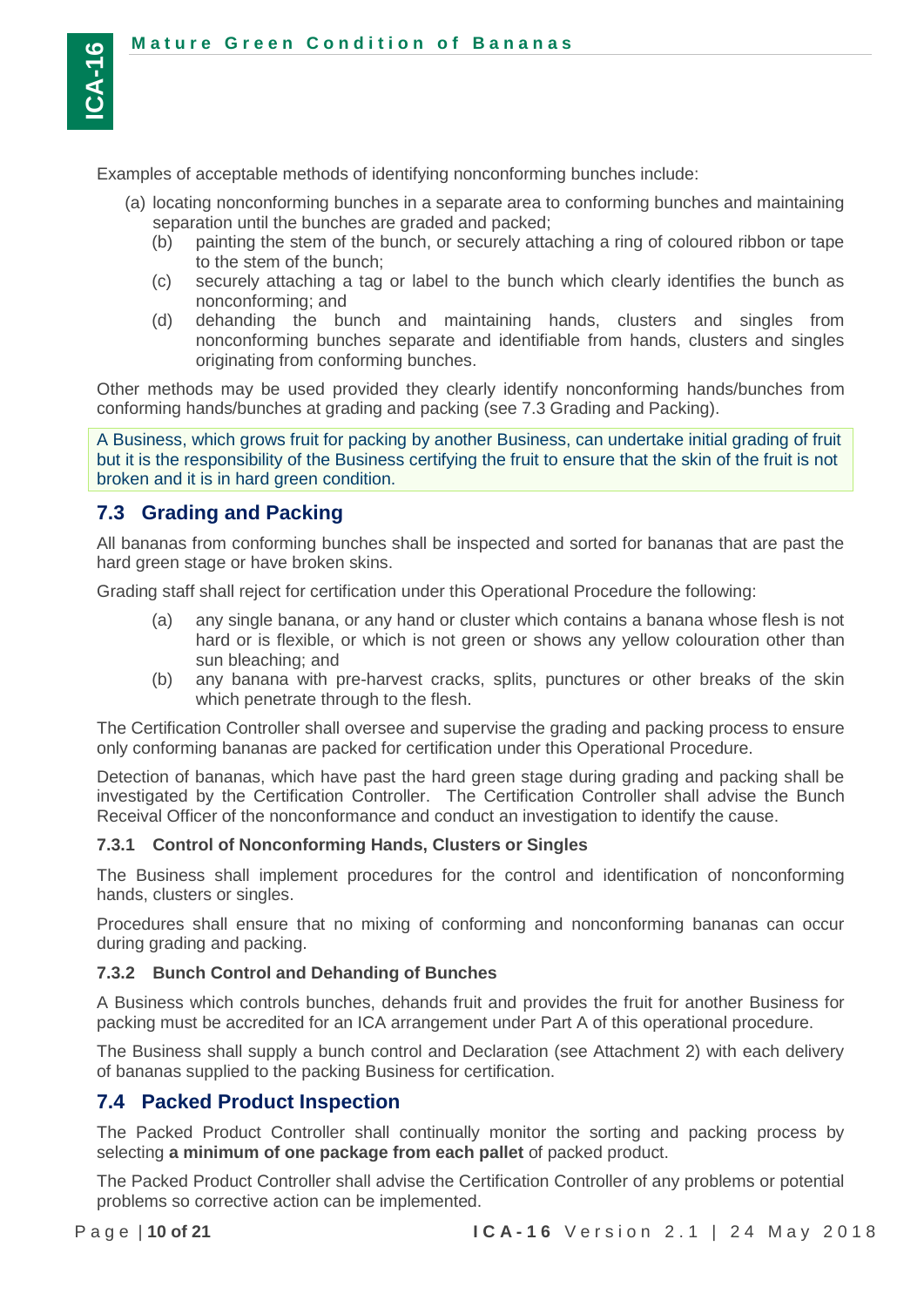Packed product inspection may be carried out:

- (a) as an in-line inspection during pallet assembly; or
- (b) as an end-point inspection following pallet assembly.

Part pallets shall be regarded as full pallets for the purpose of this Operational Procedure.

### <span id="page-10-0"></span>**7.4.1 Sample Selection**

#### **In-Line Inspection**

Sample packages shall be selected at random from each pallet during assembly of the pallet.

#### **End-Point Inspection**

Sample packages shall be selected at random from each pallet following pallet assembly.

### <span id="page-10-1"></span>**7.4.2 Examination of the Sample**

The Packed Product Controller shall carry out inspection of each sample package for compliance with the requirements in section 6 Requirement.

All fruit in the top layer of each sample package shall be examined and sufficient clusters or hands removed to enable the rest of the fruit in the package to be inspected.

### <span id="page-10-2"></span>**7.4.3 Identification of Sample Packages**

Sample packages shall be sequentially numbered during packing.

The Packed Product Controller shall identify each sample package by placing a stamp or sticker with the lettering PPS Number (Packed Product Sample Number) on the exposed end of the package and mark on or below the identifier the sequential sample number the date and their initials prior to returning it to the pallet.

The sample packages examined by the Packed Product Controller shall be stacked on the pallet with the PPS Number visible on the outside of each pallet packed for certification of mature green condition.

An example of a PPS Number stamp or sticker is shown as Attachment 8.

## <span id="page-10-3"></span>**7.4.4 Action Following Identification of Nonconforming Packed Product**

The Certification Controller shall be notified of any rejection. The Certification Controller shall advise the grading and packing staff of the nonconformance and conduct an investigation to identify the cause.

#### **In-Line Inspection**

If any single fruit in a sample package is found to be past the hard green stage, or has broken skin, the Packed Product Controller shall:

- (a) reject the sample package;
- (b) withdraw and isolate all packed product on incomplete pallets at the time of inspection; and
- (c) stop the packing line.

Once any problems have been identified and rectified, grading and packing may **recommence on to new pallets**.

The Packed Product Controller shall note in the "Comments" section of the Packed Product Inspection Record next to the entry for the sample package which failed inspection, the reason for failure and the number of withdrawn packages.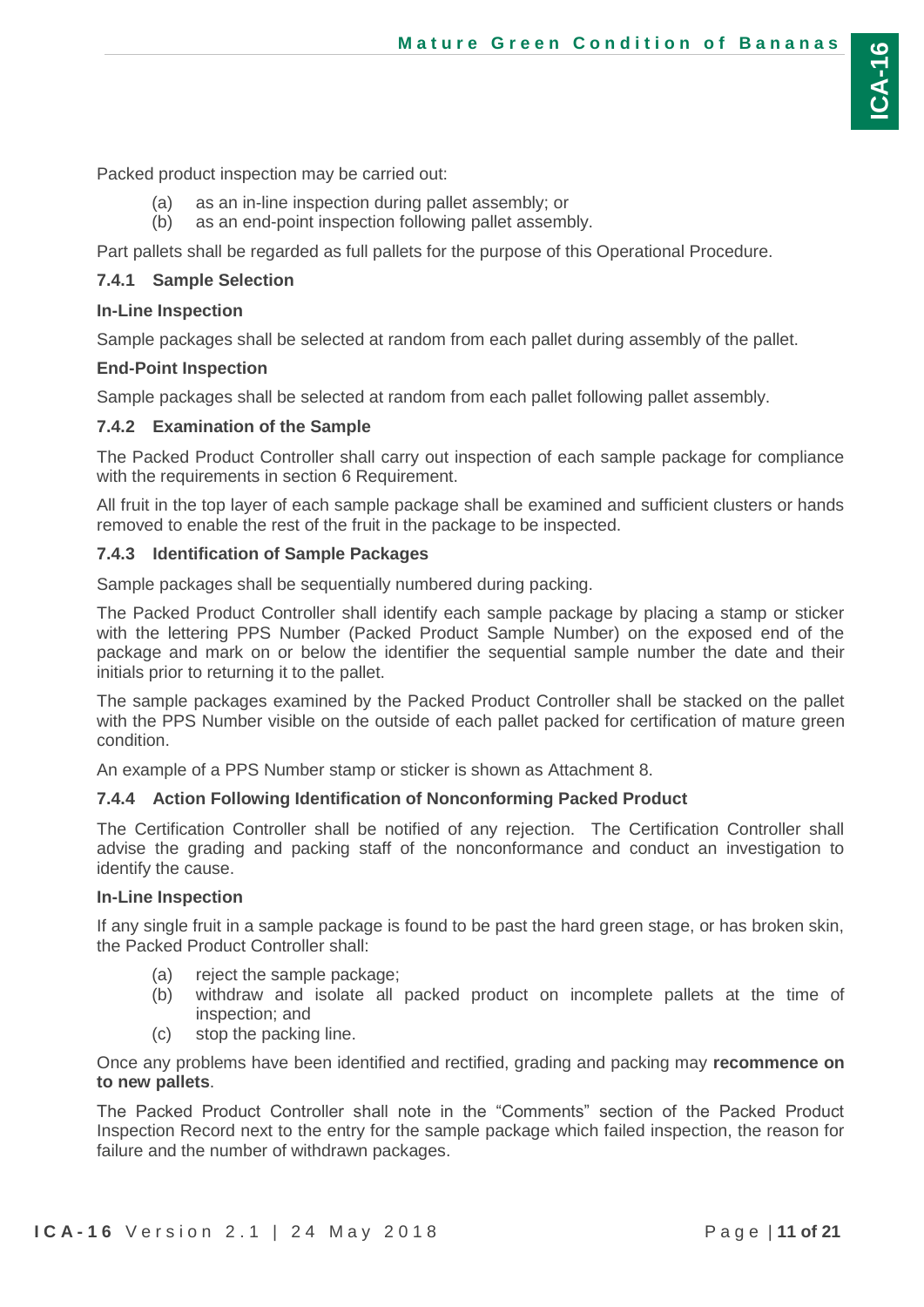Following resumption of grading and packing, the Packed Product Controller shall select an additional three sample packages from the withdrawn pallets. The Packed Product Controller shall examine the three sample packages for conformance with the requirements listed in section 6 Requirement.

Sample packages shall be given the next three Packed Product Sample (PPS) numbers after the sample package which initially failed inspection. The inspection results shall be entered on the Packed Product Inspection Record.

If all three sample packages are found to conform, the withdrawn pallets and the three sample packages may be passed for certification and returned to the pallet assembly point.

If any of the three sample packages contain a nonconforming banana, the withdrawn pallets and the three sample packages shall be rejected.

#### **End-Point Inspection**

If any single fruit in a sample package is found to be past the hard green stage, or has broken skin, the entire pallet shall be rejected.

The Packed Product Controller shall note in the "Comments" section of the Packed Product Inspection Record next to the entry for any sample package which failed inspection, the reason for failure and the number of packages on the rejected pallet.

#### <span id="page-11-0"></span>**7.4.5 Rejected Product**

Rejected packages shall be isolated and clearly identified to prevent mixing with conforming packages.

Rejected packages must be regraded, repacked and reinspected in accordance with this section prior to certification of mature green condition under this Operational Procedure.

Alternatively, rejected packages may be treated and certified in accordance with an alternative quarantine entry condition, or consigned to markets that do not require certification of mature green codition.

#### <span id="page-11-1"></span>**7.4.6 Packed Product Inspection Records**

The Packed Product Controller shall maintain records of the results of packed product inspection.

Packed product inspection records shall be in the form of a Packed Product Inspection Record (see Attachment 4) or records which capture the same information.

Packed product inspection records **must** include:

- the Interstate Produce (IP) Number of the Business that operates the approved facility in which the bananas were packed;
- the date of inspection of the sample package;
- the sample package sequential number (PPS Number);
- the inspection result for the sample package;
- details of defects or problems detected during inspection;
- the number of any withdrawn or rejected packages;
- the name and signature of the Packed Product Controller; and
- an example of a completed Packed Product Inspection Record for in-line inspection is shown as Attachment 5 and for end-point inspection as Attachment 6.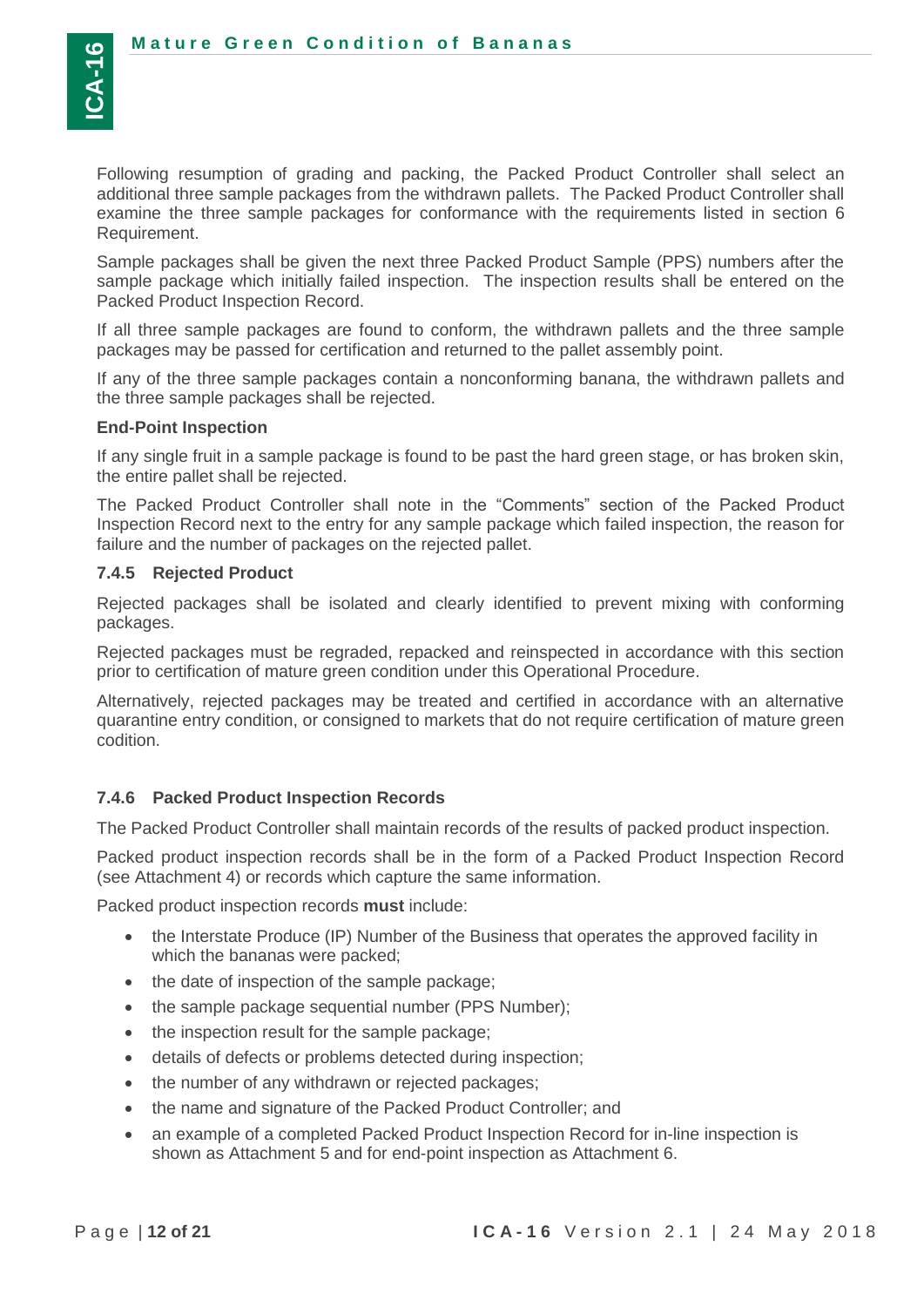## <span id="page-12-0"></span>**7.5 Dispatch**

#### <span id="page-12-1"></span>**7.5.1 Package Identification**

The Authorised Dispatcher shall ensure that, after grading and packing, each package is marked in indelible and legible characters of at least 5 mm, with:

- the Interstate Produce (IP) number of the accredited Business that packed the bananas;
- the words "MEETS ICA-16"; and
- the date or date code on which the produce was packed; and
- prior to the issuance of an Assurance Certificate by the Business under this Operational Procedure.

#### <span id="page-12-2"></span>**7.5.2 Assurance Certificates**

The Authorised Dispatcher shall ensure an Assurance Certificate is completed and signed by an Authorised Signatory of the Business prior to consignment of produce to a market requiring certification of mature green condition.

Assurance Certificates shall be in the form of a Plant Health Assurance Certificate. A copy of this certificate is shown as Attachment 1.

Individual Assurance Certificates shall be issued to cover each consignment (i.e. a discrete quantity of product transported to a single consignee at one time) to avoid splitting of consignments.

Assurance Certificates shall be completed, issued and distributed in accordance with the Work Instruction Guidelines for Completion of Plant Health Assurance Certificates – WI-Q029.

#### <span id="page-12-3"></span>**7.5.3 Assurance Certificate Distribution**

The **original** (yellow copy) must accompany the consignment.

The **duplicate** (white copy) must be retained by the Business.

## <span id="page-12-4"></span>**7.6 ICA System Records**

The Business shall maintain the following records:

- (a) Packed Product Inspection Records (see 7.4.6 Action Following Identification of Nonconforming Packed Product);
- (b) the duplicate copy of each Plant Health Assurance Certificate (see 7.5.3 Assurance Certificate Distribution) issued by the Business.

ICA system records shall be retained for a period of not less than 12 months from completion.

ICA system records shall be made available on request by an Inspector.

## <span id="page-12-5"></span>**7.7 ICA System Documentation**

The Business shall maintain the following documentation:

- a copy of the Businesses current Application for Accreditation;
- a current copy of this Operational Procedure;
- a current Certificate of Accreditation for an Interstate Certification Assurance Arrangement.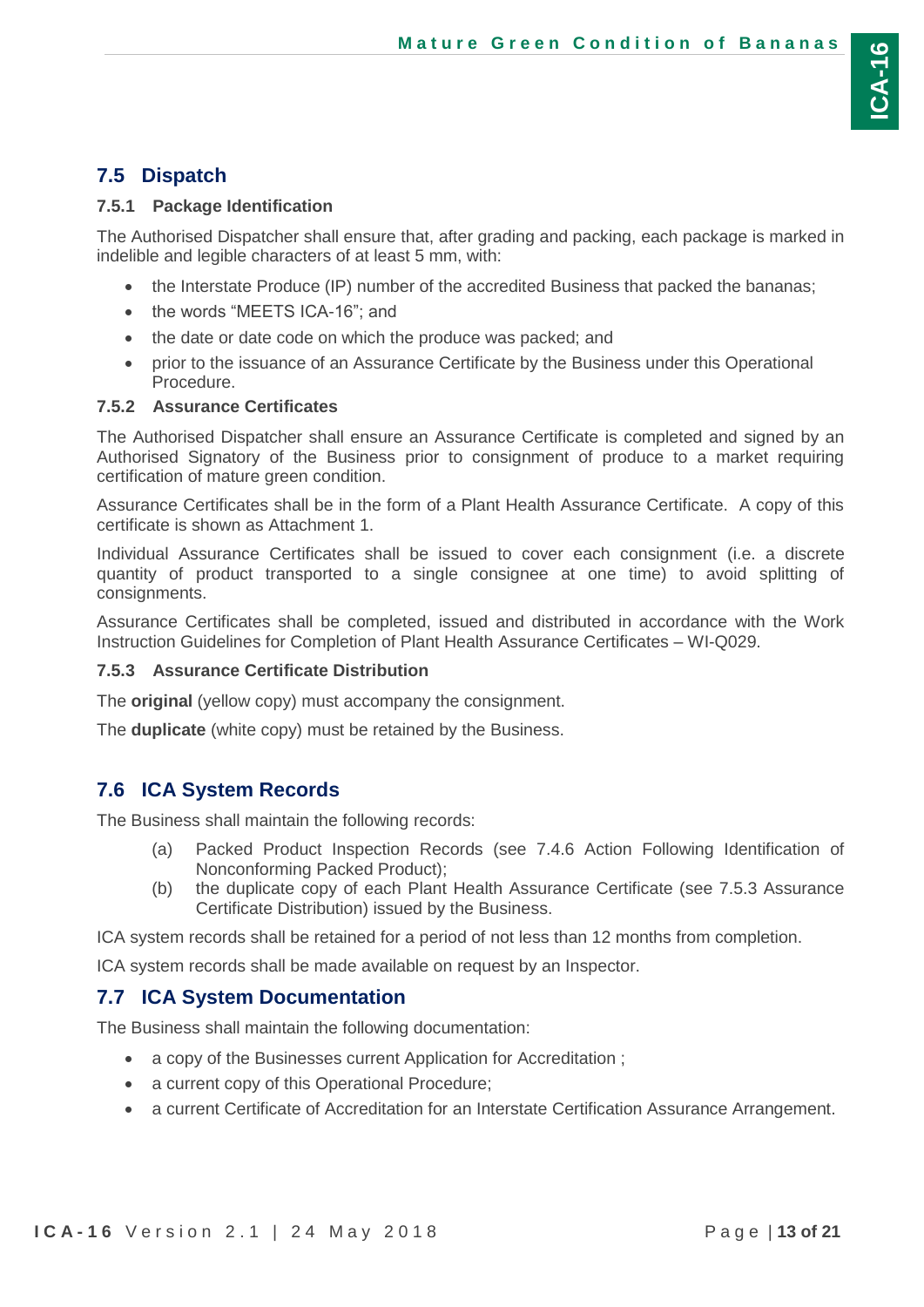

<u>(ပ</u>

# <span id="page-13-0"></span>8. NON-CONFORMANCES AND SANCTIONS

### <span id="page-13-1"></span>**8.1 Non-conformances**

Audits are regularly undertaken to evaluate the effectiveness of implementation of ICA requirements. If, in the opinion of the auditor, there is evidence indicating that there has been a failure to meet one or more accreditation requirements, the auditor may raise a Non-conformance Report (NCR). Actions required to address the non-conformance must be discussed and recorded on the NCR.

If the integrity of the accreditation has been significantly compromised, the non-conformance may provide grounds for the suspension or cancellation of the accreditation.

#### <span id="page-13-2"></span>**8.2 Incident Reports**

Incident Reports may be raised to report the detection of a non-conformance in produce certified under this ICA arrangement. An investigation into the incident must be conducted and findings reported back to the originator.

If the integrity of the accreditation has been significantly compromised, the incident may provide grounds for the suspension or cancellation of the accreditation.

#### <span id="page-13-3"></span>**8.3 Suspension and Cancellation**

DPIRD may suspend or cancel an accreditation when an accredited business is found, for example, to have:

- obtained accreditation through the provision of false or misleading information;
- not paid fees owing to the DPIRD;
- contravened an accreditation requirement that compromises the integrity of the arrangement; and/or
- not rectified a non-conformance.

Any action taken by DPIRD to suspend or cancel an accreditation must be provided in writing to the business. This must also provide guidance on the lodgement of a written appeal requesting that the decision be reviewed.

# <span id="page-13-4"></span>9. CHARGING POLICY

<span id="page-13-5"></span>The Business will be charged for all audit and investigation activities on a time basis at current rates prescribed by the DPIRD.

# 10. ATTACHMENTS

| Attachment 1 | Plant Health Assurance Certificate for ICA-16 | Completed example |
|--------------|-----------------------------------------------|-------------------|
| Attachment 2 | Bunch Control and Dehanding Declaration       | <b>Blank</b>      |
| Attachment 3 | Packed Product Inspection Record              | <b>Blank</b>      |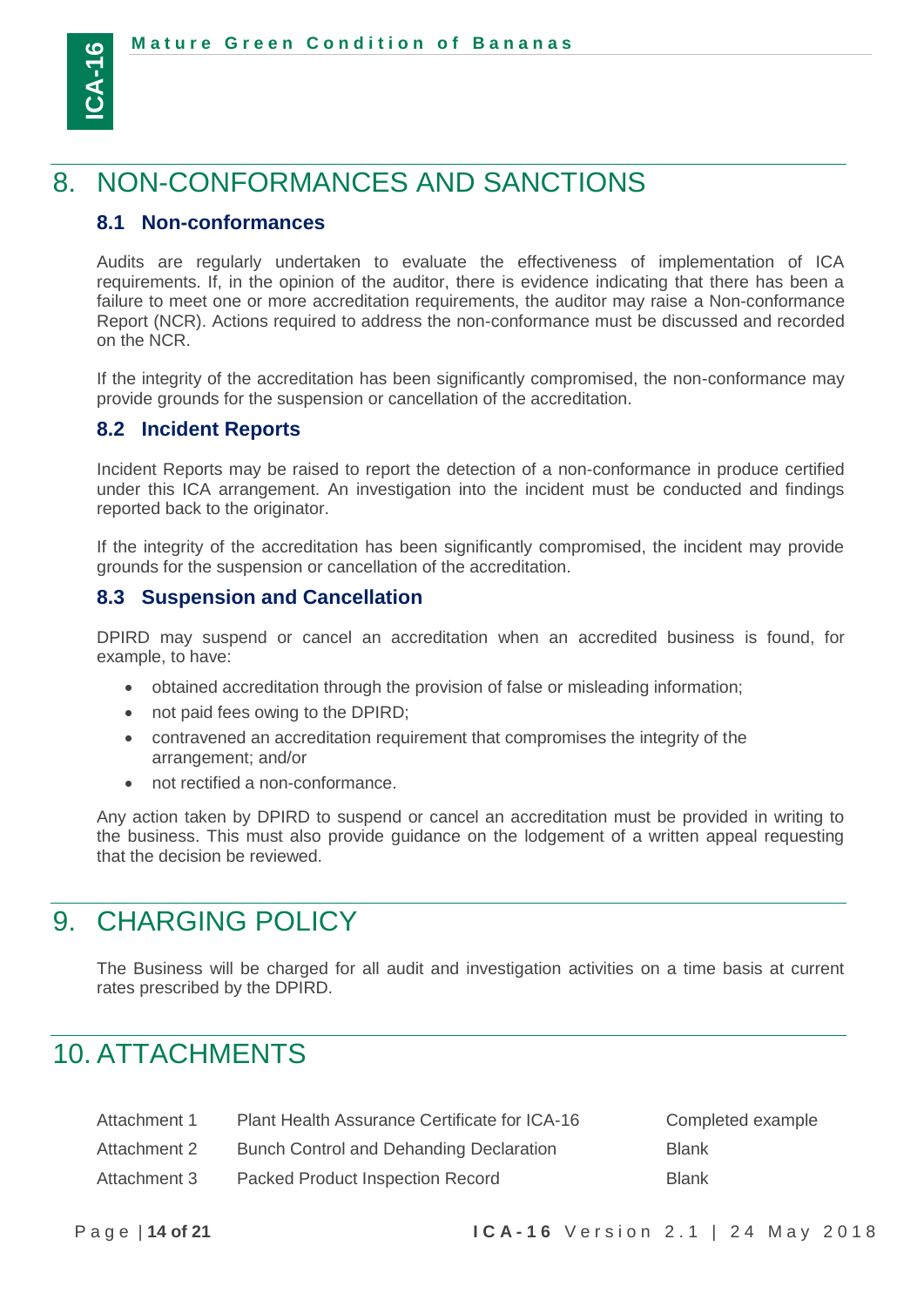| Attachment 4 | <b>Packed Product Inspection Record</b>                 | Completed example<br>for In-Line Inspection |                      |
|--------------|---------------------------------------------------------|---------------------------------------------|----------------------|
| Attachment 5 | <b>Packed Product Inspection Record</b>                 | Completed<br>for<br>Inspection              | example<br>End-Point |
| Attachment 6 | <b>Identification of Packed Product Sample Packages</b> |                                             |                      |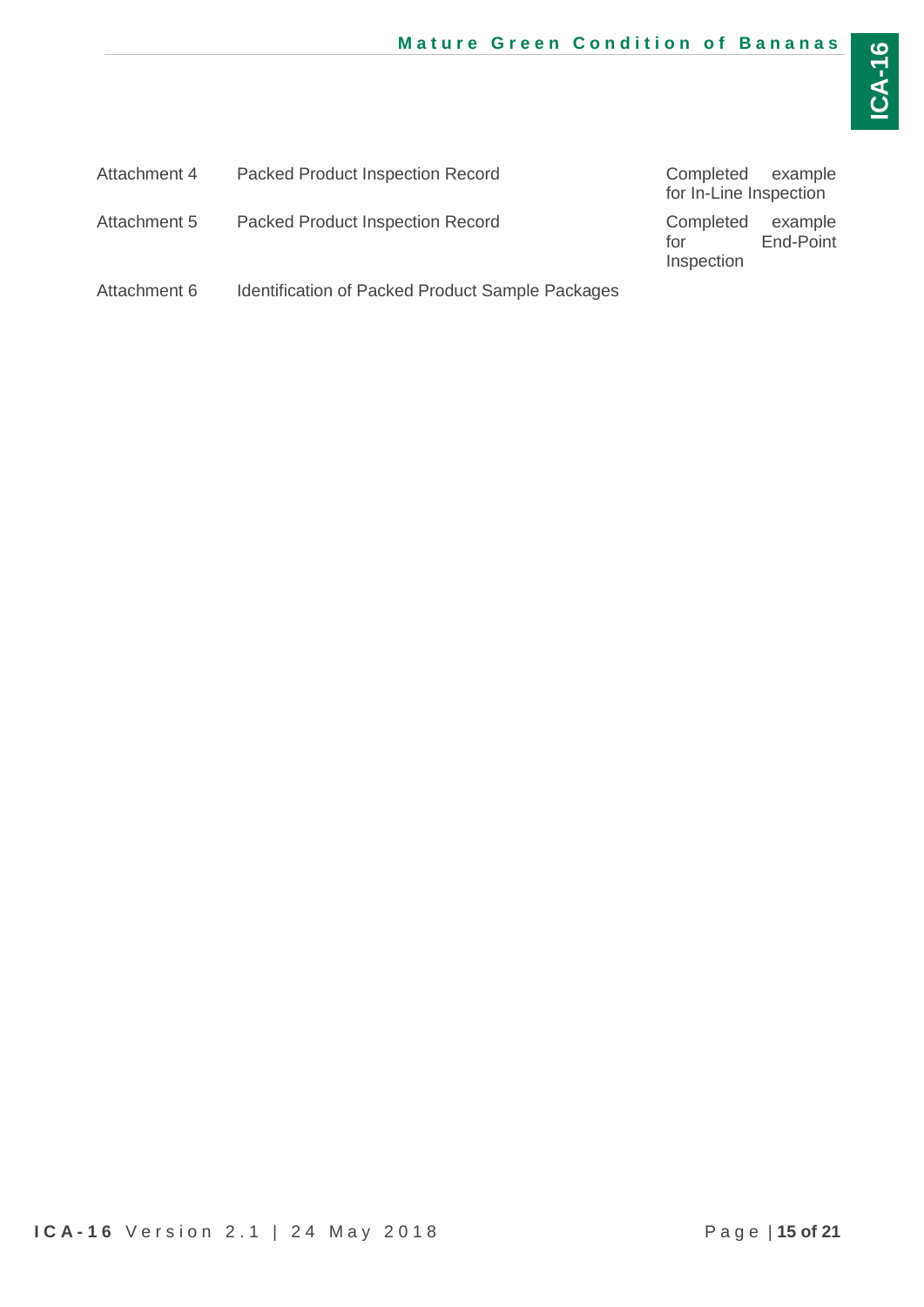# **Plant Health Assurance Certificate (EXAMPLE)**

| Department of<br>Primary Industries and<br><b>Regional Development</b>                  |                                              | XXXXX<br><b>Certificate Number:</b>                                                                                                                                               |                                                                                               |                                                      |                                           |  |                                               |
|-----------------------------------------------------------------------------------------|----------------------------------------------|-----------------------------------------------------------------------------------------------------------------------------------------------------------------------------------|-----------------------------------------------------------------------------------------------|------------------------------------------------------|-------------------------------------------|--|-----------------------------------------------|
|                                                                                         |                                              | Business Specific Information*                                                                                                                                                    |                                                                                               |                                                      |                                           |  |                                               |
| <b>GOVERNMENT OF</b><br><b>WESTERN AUSTRALIA</b>                                        |                                              |                                                                                                                                                                                   |                                                                                               |                                                      | Dispatch Date: / /                        |  | Ref No:                                       |
| ORIGINAL (Yellow) - Consignment Copy                                                    |                                              |                                                                                                                                                                                   |                                                                                               |                                                      | Arrival Date: 1 /                         |  | PO No:                                        |
| DUPLICATE (Blue) - Quarantine WA Copy<br>TRIPLICATE (White) - Business (Book) Copy      |                                              | * These items display business specific information entered at<br>the discretion of the consignor. They do not represent any part<br>of the certifying conditions of the produce. |                                                                                               |                                                      |                                           |  |                                               |
|                                                                                         |                                              |                                                                                                                                                                                   | <b>Plant Health Assurance Certificate</b>                                                     |                                                      |                                           |  |                                               |
|                                                                                         |                                              |                                                                                                                                                                                   | Biosecurity and Agriculture Management (Quality Assurance and Accreditation) Regulations 2013 |                                                      |                                           |  |                                               |
|                                                                                         |                                              |                                                                                                                                                                                   | All accreditation details must be completed. Please print clearly and initial any alterations |                                                      |                                           |  |                                               |
| <b>Consignment Details</b><br>Consignor                                                 |                                              |                                                                                                                                                                                   |                                                                                               | IP Number                                            | <b>Certification Details</b>              |  |                                               |
| Name <b>ABC Pty Ltd</b>                                                                 |                                              |                                                                                                                                                                                   |                                                                                               | w 9999                                               | <b>Facility Number</b><br>ОI              |  | Procedure<br>$ICA-16$                         |
| Address <b>BloCk Road</b>                                                               |                                              |                                                                                                                                                                                   |                                                                                               |                                                      |                                           |  |                                               |
|                                                                                         | Perth WA 6000                                |                                                                                                                                                                                   |                                                                                               | <b>Accredited Business That Prepared The Produce</b> |                                           |  |                                               |
|                                                                                         |                                              |                                                                                                                                                                                   |                                                                                               |                                                      | Name <b>ABC Pty Ltd</b>                   |  |                                               |
| Consignee                                                                               |                                              |                                                                                                                                                                                   |                                                                                               |                                                      | Address <b>BloCk Road</b>                 |  |                                               |
| Name                                                                                    | <b>Banana Growers</b>                        |                                                                                                                                                                                   |                                                                                               |                                                      | Perth WA 6000                             |  |                                               |
| Address <b>Somewhere Road</b>                                                           |                                              |                                                                                                                                                                                   |                                                                                               | <b>Grower or Packer</b>                              |                                           |  |                                               |
|                                                                                         | Somewhere SA                                 |                                                                                                                                                                                   |                                                                                               |                                                      | Name <b>ABC Pty Ltd</b>                   |  |                                               |
|                                                                                         |                                              |                                                                                                                                                                                   |                                                                                               |                                                      | Address <b>BloCk Road</b>                 |  |                                               |
| <b>Re-consigned To</b><br>(Splitting consignments or re-consigning whole consignments). |                                              |                                                                                                                                                                                   |                                                                                               |                                                      | Perth WA 6000                             |  |                                               |
| Name                                                                                    |                                              |                                                                                                                                                                                   |                                                                                               |                                                      | <b>Other Facilities Supplying Produce</b> |  |                                               |
| Address                                                                                 |                                              |                                                                                                                                                                                   |                                                                                               |                                                      |                                           |  |                                               |
| Þ                                                                                       |                                              |                                                                                                                                                                                   |                                                                                               |                                                      |                                           |  |                                               |
| <b>Number</b><br>σf<br>Packages                                                         | Type of<br>Packages (e.g.<br>trays, cartons) | Type of<br>Produce                                                                                                                                                                | <b>Brand Name or identifying marks</b><br>(As marked on packages)                             |                                                      | Date Code<br>(As marked on<br>packages)   |  | <b>Authorisation for Split</b><br>Consignment |
| 144                                                                                     | Cartons                                      | <b>Bahahas</b>                                                                                                                                                                    | <b>ABC Bahahas</b>                                                                            |                                                      | <b>19/10/11</b>                           |  |                                               |

**Treatment Details** 

| Treatment | Chemical (Active Ingredient) | <b>Treatment Date</b> | <b>Concentration / Duration and Temperature</b> |
|-----------|------------------------------|-----------------------|-------------------------------------------------|
|           |                              |                       |                                                 |
|           |                              |                       |                                                 |
|           |                              |                       |                                                 |
|           |                              |                       |                                                 |
|           |                              |                       |                                                 |

**Additional Certification / Codes** 

#### **Declaration**

I, an authorised Signatory of the accredited business that prepared the plants or plant produce described above, hereby declare that the plants or<br>plant produce have been prepared in the business's approved facilities in a

| Authorised Signatory's Name presse Print | signature | Date     |
|------------------------------------------|-----------|----------|
| <b>Joe Bloggs</b>                        | ISBN      | 19/10/11 |

Affix Authorisation Stamp to Split / Re-consignee here

□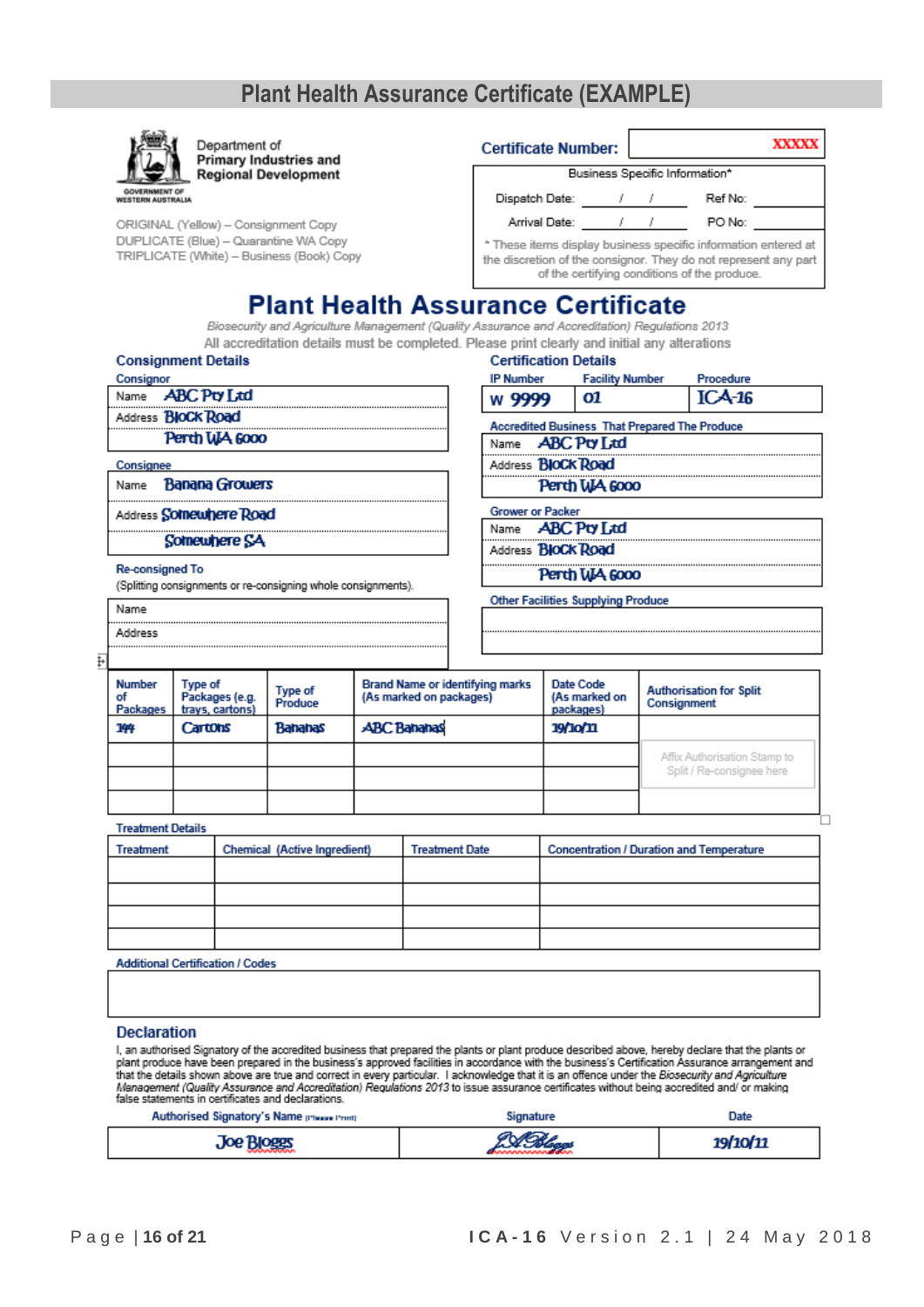## **Bunch Control and Dehanding Declaration**

|                               | (full printed name)                       |
|-------------------------------|-------------------------------------------|
| an Authorised Signatory of:   |                                           |
|                               | (Business name)                           |
| Interstate Produce (IP) No. W |                                           |
| hereby declare that the:      |                                           |
| (no. of packages)             | (type of packages - bins, cartons, trays) |
| of bananas identified by:     |                                           |
| (Package Identification)      |                                           |
| delivered to:                 |                                           |
| (Business Name)               |                                           |
| Interstate Produce (IP) No. W |                                           |
| (date)<br>on:                 |                                           |

for packing for certification of mature green condition:

- 1. Grown by the Business in WA
- 2. All bananas in the consignment were from bunches which had been inspected prior to dehanding and all fruit was hard green

Signature Date

/ /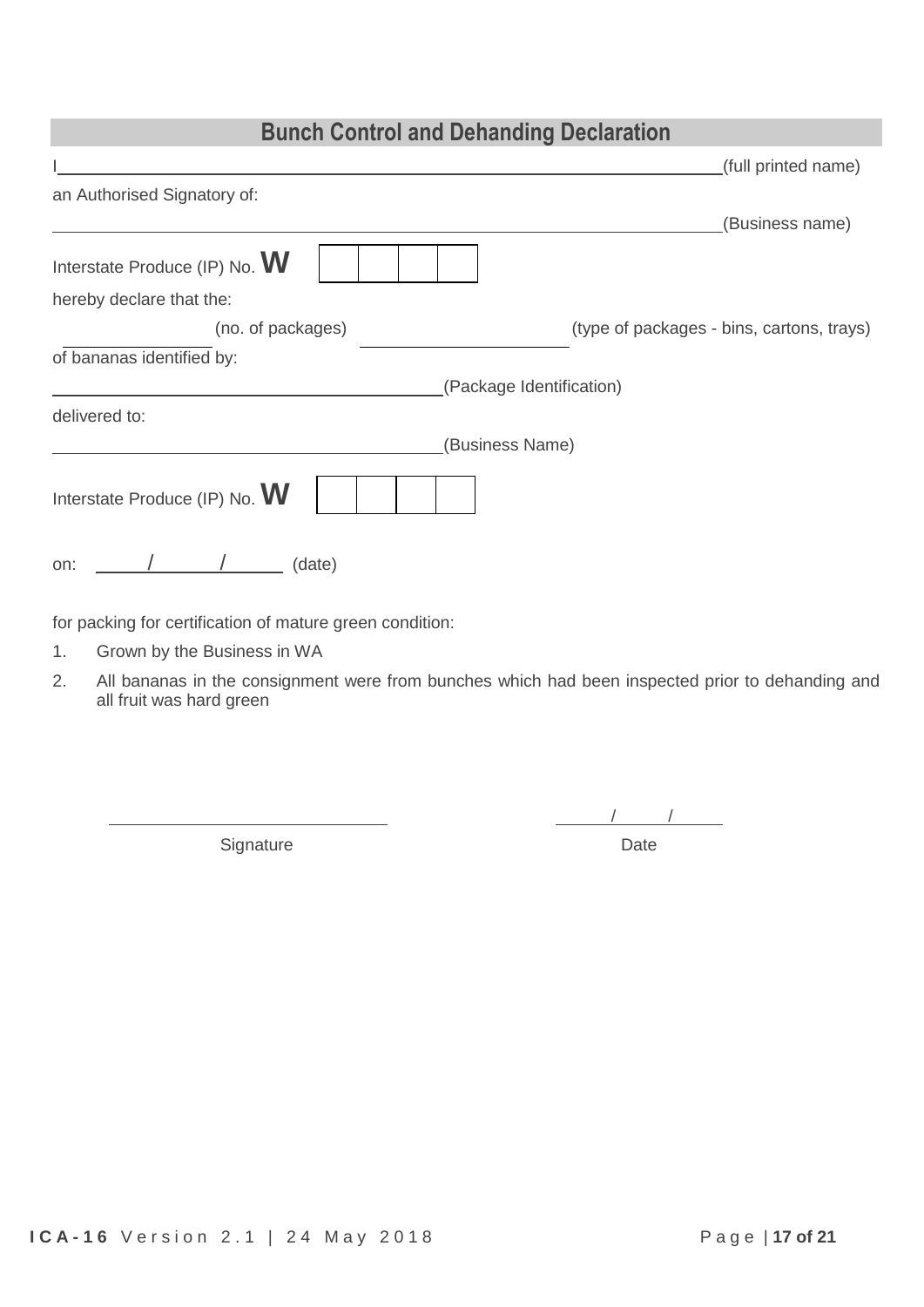| <b>Packed Product Inspection Record</b> |  |
|-----------------------------------------|--|
|-----------------------------------------|--|

| <b>Business Name:</b> |         |                   |    |     |                       | IP Number:<br>${\sf N}$                                                                       |  |
|-----------------------|---------|-------------------|----|-----|-----------------------|-----------------------------------------------------------------------------------------------|--|
|                       |         | <b>HARD GREEN</b> |    |     | <b>UNBROKEN SKINS</b> | <b>COMMENTS</b>                                                                               |  |
| Packing<br>Date       | PPS No. | Yes               | No | Yes | $\mathsf{No}$         | (Note any defects or problems detected during inspection and number of any rejected packages) |  |
|                       |         |                   |    |     |                       |                                                                                               |  |
|                       |         |                   |    |     |                       |                                                                                               |  |
|                       |         |                   |    |     |                       |                                                                                               |  |
|                       |         |                   |    |     |                       |                                                                                               |  |
|                       |         |                   |    |     |                       |                                                                                               |  |
|                       |         |                   |    |     |                       |                                                                                               |  |
|                       |         |                   |    |     |                       |                                                                                               |  |
|                       |         |                   |    |     |                       |                                                                                               |  |
|                       |         |                   |    |     |                       |                                                                                               |  |
|                       |         |                   |    |     |                       |                                                                                               |  |
|                       |         |                   |    |     |                       |                                                                                               |  |
|                       |         |                   |    |     |                       |                                                                                               |  |
|                       |         |                   |    |     |                       |                                                                                               |  |
|                       |         |                   |    |     |                       |                                                                                               |  |
|                       |         |                   |    |     |                       |                                                                                               |  |
|                       |         |                   |    |     |                       |                                                                                               |  |
|                       |         |                   |    |     |                       |                                                                                               |  |
|                       |         |                   |    |     |                       |                                                                                               |  |
|                       |         |                   |    |     |                       |                                                                                               |  |
|                       |         |                   |    |     |                       |                                                                                               |  |
|                       |         |                   |    |     |                       |                                                                                               |  |
|                       |         |                   |    |     |                       |                                                                                               |  |
|                       |         |                   |    |     |                       |                                                                                               |  |
|                       |         |                   |    |     |                       |                                                                                               |  |
|                       |         |                   |    |     |                       |                                                                                               |  |
|                       |         |                   |    |     |                       |                                                                                               |  |
|                       |         |                   |    |     |                       |                                                                                               |  |
|                       |         |                   |    |     |                       |                                                                                               |  |
|                       |         |                   |    |     |                       |                                                                                               |  |
|                       |         |                   |    |     |                       |                                                                                               |  |
|                       |         |                   |    |     |                       |                                                                                               |  |
|                       |         |                   |    |     |                       |                                                                                               |  |
|                       |         |                   |    |     |                       |                                                                                               |  |
|                       |         |                   |    |     |                       |                                                                                               |  |
|                       |         |                   |    |     |                       |                                                                                               |  |

Packed Product Controller:

| <b>Printed Name</b>                     |                                         |                           | Signature  |   |   |   |    |   |  | Date |  |  |
|-----------------------------------------|-----------------------------------------|---------------------------|------------|---|---|---|----|---|--|------|--|--|
|                                         | <b>Packed Product Inspection Record</b> |                           |            |   |   |   |    |   |  |      |  |  |
|                                         | Business Name: Best Bananas Pty Ltd     |                           | IP Number: | W | 8 | 8 | -9 | 9 |  |      |  |  |
| PPS No.<br><b>HARD GREEN</b><br>Packing |                                         | UNBROKEN SKINS   COMMENTS |            |   |   |   |    |   |  |      |  |  |
|                                         |                                         |                           |            |   |   |   |    |   |  |      |  |  |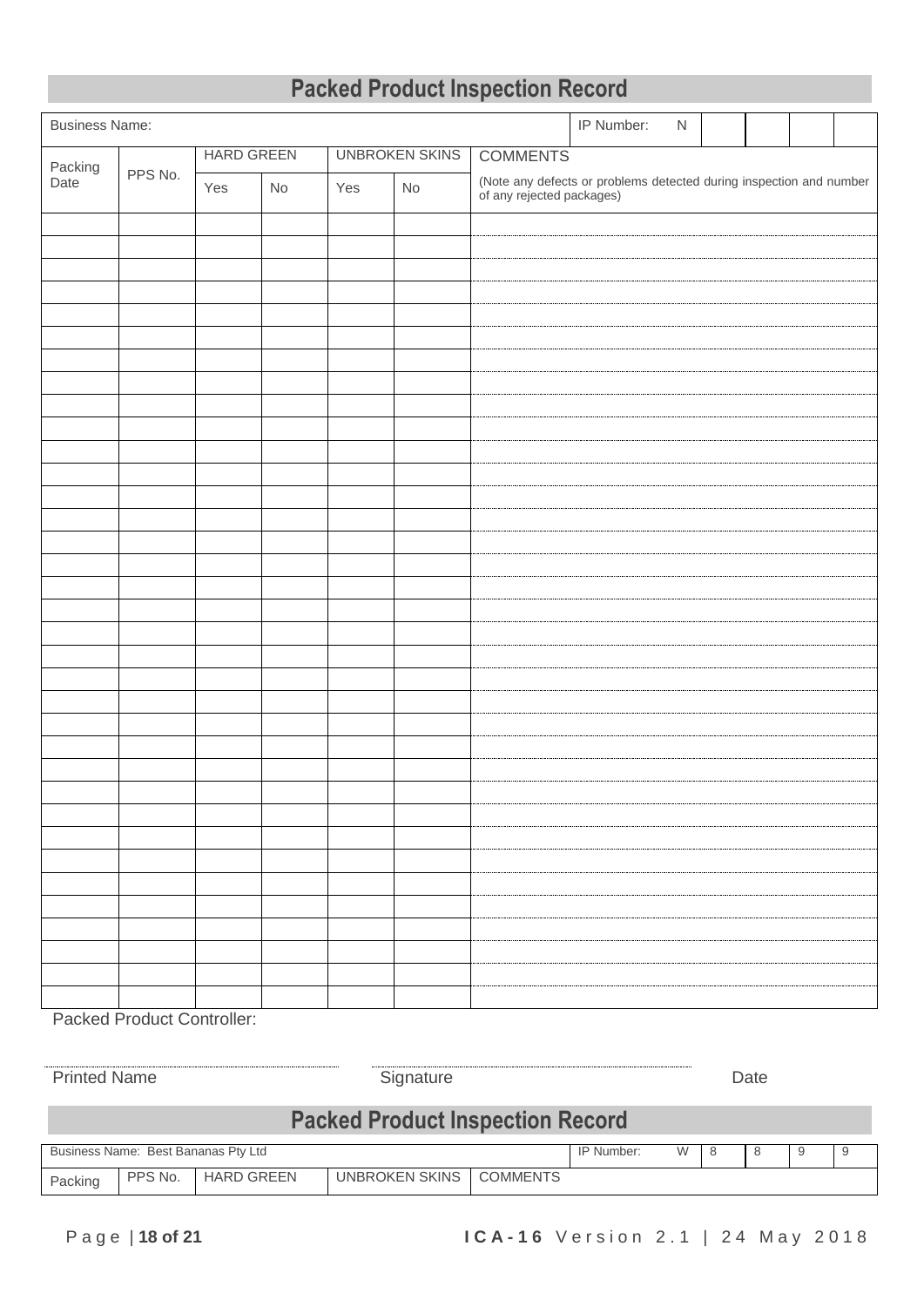| Date    |                 | Yes          | <b>No</b>    | Yes          | No.          | (Note any defects or problems detected during inspection and<br>number of any rejected packages) |
|---------|-----------------|--------------|--------------|--------------|--------------|--------------------------------------------------------------------------------------------------|
| 1.8.98  | $\mathbf{1}$    | $\checkmark$ |              | $\checkmark$ |              |                                                                                                  |
| 2.8.98  | $\overline{2}$  | $\checkmark$ |              | $\checkmark$ |              |                                                                                                  |
| 4.8.98  | 3               | $\checkmark$ |              | $\checkmark$ |              |                                                                                                  |
| 5.8.98  | $\overline{4}$  | $\checkmark$ |              | $\checkmark$ |              |                                                                                                  |
| 9.8.98  | 5               | $\checkmark$ |              | $\checkmark$ |              |                                                                                                  |
| 9.8.98  | 6               | $\checkmark$ |              | $\checkmark$ |              |                                                                                                  |
| 11.8.98 | $\overline{7}$  | $\checkmark$ |              |              | $\checkmark$ | Some hail damage but nothing to flesh.                                                           |
| 13.8.98 | 8               | $\checkmark$ |              | $\checkmark$ |              |                                                                                                  |
| 13.8.98 | 9               | $\checkmark$ |              | $\checkmark$ |              |                                                                                                  |
| 17.8.98 | 10              | $\checkmark$ |              | $\checkmark$ |              |                                                                                                  |
| 17.8.98 | 11              | $\checkmark$ |              | $\checkmark$ |              |                                                                                                  |
| 17.8.98 | 12              | $\checkmark$ |              | $\checkmark$ |              |                                                                                                  |
| 18.8.98 | 13              |              | $\checkmark$ | $\checkmark$ |              | 3 fruits soft and yellow. Package rejected with 123 packages                                     |
| 18.8.98 | 14              | $\checkmark$ |              | $\checkmark$ |              | on two pallets withdrawn. All additional sample packages,                                        |
| 18.8.98 | 15              | $\checkmark$ |              | $\checkmark$ |              | passed Okay. Withdrawn pallets returned to assembly point                                        |
| 19.8.98 | 16              | $\checkmark$ |              | $\checkmark$ |              | PPS No 13 regraded, repacked and reinspected.                                                    |
| 19.8.98 | 17              | $\checkmark$ |              | $\checkmark$ |              |                                                                                                  |
| 19.8.98 | 18              | $\checkmark$ |              | $\checkmark$ |              |                                                                                                  |
| 20.8.98 | 19              | $\checkmark$ |              | $\checkmark$ |              | 1 =>XZAM 2 0 =                                                                                   |
| 21.8.98 | 20              | $\checkmark$ |              | $\checkmark$ |              |                                                                                                  |
| 24.8.98 | 21              | $\checkmark$ |              | $\checkmark$ |              | END POINT                                                                                        |
| 24.8.98 | 22              | $\checkmark$ |              | $\checkmark$ |              |                                                                                                  |
| 25.8.98 | 23              | $\checkmark$ |              | $\checkmark$ |              |                                                                                                  |
| 25.8.98 | 24              | $\checkmark$ |              | $\checkmark$ |              | <b>INSPECTION</b>                                                                                |
| 25.8.98 | 25              | $\checkmark$ |              | $\checkmark$ |              |                                                                                                  |
| 25.8.98 | 26              | $\checkmark$ |              | $\checkmark$ |              |                                                                                                  |
| 26.8.98 | $\overline{27}$ | $\checkmark$ |              | $\checkmark$ |              |                                                                                                  |
| 26.8.98 | 28              | $\checkmark$ |              | $\checkmark$ |              |                                                                                                  |
| 26.8.98 | 29              | $\checkmark$ |              | $\checkmark$ |              |                                                                                                  |
| 26.8.98 | 30              | $\checkmark$ |              |              | $\checkmark$ | 2 fruits with splits to flesh. Package rejected. 220                                             |
| 1.9.98  | 31              | $\checkmark$ |              | $\checkmark$ |              | packages on 3 pallets withdrawn. 1 fruit split through                                           |
| 1.9.98  | 32              | $\checkmark$ |              | $\checkmark$ |              | to flesh, 220 packages rejected. All packages                                                    |
| 1.9.98  | 33              | $\checkmark$ |              | $\checkmark$ |              | regraded, repacked and reinspected. Regrading and                                                |
| 3.9.98  | 34              | $\checkmark$ |              | $\checkmark$ |              | repacking carefully monitored.                                                                   |
|         |                 |              |              |              |              |                                                                                                  |

Packed Product Controller:

Robert Best 18/9/98

Printed Name **Date Contact Contact Contact Contact Contact Contact Contact Contact Contact Contact Contact Contact Contact Contact Contact Contact Contact Contact Contact Contact Contact Contact Contact Contact Contact C** 

# **Packed Product Inspection Record**

|                                                                                                                                                                                                                                                                                                                                                                                                                          |                                                         | Business Name: Best Bananas Pty Ltd |  |  | IP Number: | W |  |  |  | -9 |
|--------------------------------------------------------------------------------------------------------------------------------------------------------------------------------------------------------------------------------------------------------------------------------------------------------------------------------------------------------------------------------------------------------------------------|---------------------------------------------------------|-------------------------------------|--|--|------------|---|--|--|--|----|
| Packing                                                                                                                                                                                                                                                                                                                                                                                                                  | PPS No.<br>UNBROKEN SKINS COMMENTS<br><b>HARD GREEN</b> |                                     |  |  |            |   |  |  |  |    |
| $\bigcap A$ $A \bigcap A$ $\bigcap A$ $\bigcap A$ $\bigcap A$ $\bigcap A$ $\bigcap A$ $\bigcap A$ $\bigcap A$ $\bigcap A$ $\bigcap A$ $\bigcap A$ $\bigcap A$ $\bigcap A$ $\bigcap A$ $\bigcap A$ $\bigcap A$ $\bigcap A$ $\bigcap A$ $\bigcap A$ $\bigcap A$ $\bigcap A$ $\bigcap A$ $\bigcap A$ $\bigcap A$ $\bigcap A$ $\bigcap A$ $\bigcap A$ $\bigcap A$ $\bigcap A$ $\bigcap A$ $\big$<br><b>D</b> - - - 140 - 104 |                                                         |                                     |  |  |            |   |  |  |  |    |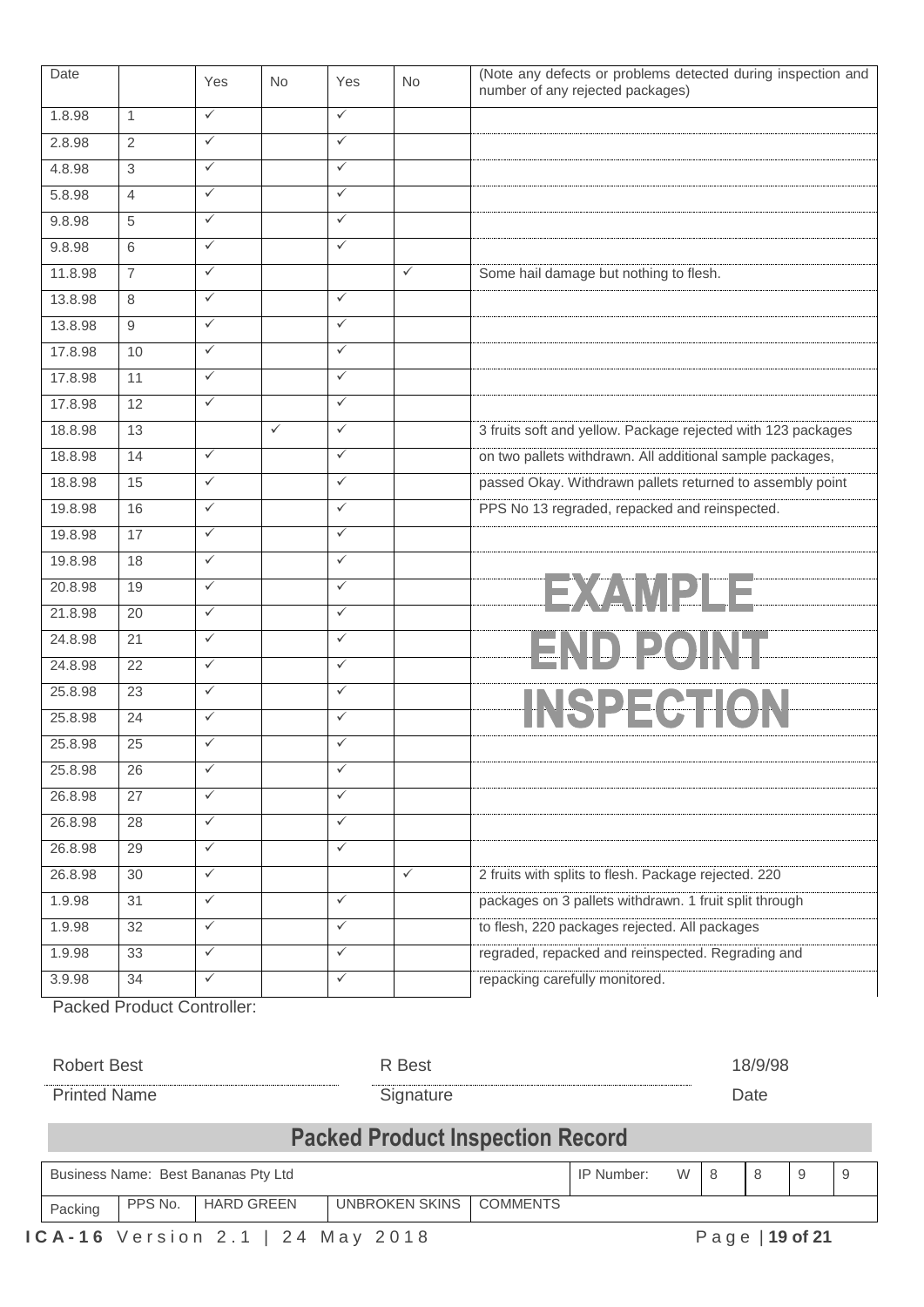| Date    |                 | Yes          | No           | Yes          | No           | (Note any defects or problems detected during inspection and<br>number of any rejected packages) |
|---------|-----------------|--------------|--------------|--------------|--------------|--------------------------------------------------------------------------------------------------|
| 1.8.98  | $\mathbf{1}$    | $\checkmark$ |              | $\checkmark$ |              |                                                                                                  |
| 2.8.98  | $\overline{2}$  | $\checkmark$ |              | $\checkmark$ |              |                                                                                                  |
| 4.8.98  | $\overline{3}$  | $\checkmark$ |              | $\checkmark$ |              |                                                                                                  |
| 5.8.98  | $\overline{4}$  | $\checkmark$ |              | $\checkmark$ |              |                                                                                                  |
| 9.8.98  | $\,$ 5 $\,$     | $\checkmark$ |              | $\checkmark$ |              |                                                                                                  |
| 9.8.98  | 6               | $\checkmark$ |              | $\checkmark$ |              |                                                                                                  |
| 11.8.98 | $\overline{7}$  | $\checkmark$ |              | $\checkmark$ |              |                                                                                                  |
| 13.8.98 | $\,8\,$         | $\checkmark$ |              | $\checkmark$ |              |                                                                                                  |
| 13.8.98 | 9               | $\checkmark$ |              | $\checkmark$ |              |                                                                                                  |
| 17.8.98 | 10              | $\checkmark$ |              | $\checkmark$ |              |                                                                                                  |
| 17.8.98 | 11              | $\checkmark$ |              | $\checkmark$ |              |                                                                                                  |
| 17.8.98 | 12              | $\checkmark$ |              | $\checkmark$ |              |                                                                                                  |
| 18.8.98 | 13              | $\checkmark$ |              | $\checkmark$ |              |                                                                                                  |
| 18.8.98 | 14              | $\checkmark$ |              | $\checkmark$ |              |                                                                                                  |
| 18.8.98 | 15              | $\checkmark$ |              | $\checkmark$ |              |                                                                                                  |
| 19.8.98 | 16              | $\checkmark$ |              | $\checkmark$ |              |                                                                                                  |
| 19.8.98 | 17              | $\checkmark$ |              | $\checkmark$ |              |                                                                                                  |
| 19.8.98 | 18              | $\checkmark$ |              | $\checkmark$ |              |                                                                                                  |
| 20.8.98 | 19              | $\checkmark$ |              | $\checkmark$ |              |                                                                                                  |
| 21.8.98 | 20              | $\checkmark$ |              | $\checkmark$ |              |                                                                                                  |
| 24.8.98 | $\overline{21}$ |              | $\checkmark$ | $\checkmark$ |              | 2 x fruit soft and yellowing. 72 packages rejected.                                              |
| 24.8.98 | $\overline{22}$ | $\checkmark$ |              | $\checkmark$ |              |                                                                                                  |
| 25.8.98 | 23              | $\checkmark$ |              | $\checkmark$ |              |                                                                                                  |
| 25.8.98 | 24              | $\checkmark$ |              | $\checkmark$ |              |                                                                                                  |
| 25.8.98 | 25              | $\checkmark$ |              | $\checkmark$ |              |                                                                                                  |
| 25.8.98 | 26              | $\checkmark$ |              | $\checkmark$ |              | ANITEE                                                                                           |
| 25.8.98 | 27              | $\checkmark$ |              | $\checkmark$ |              |                                                                                                  |
| 25.8.98 | 28              | $\checkmark$ |              | $\checkmark$ |              | V-ENE                                                                                            |
| 25.8.98 | 29              | $\checkmark$ |              | $\checkmark$ |              |                                                                                                  |
| 26.8.98 | 30              | $\checkmark$ |              | $\checkmark$ |              | INSPECTION                                                                                       |
| 1.9.98  | 31              | $\checkmark$ |              | $\checkmark$ |              |                                                                                                  |
| 3.9.98  | 32              | $\checkmark$ |              | $\checkmark$ |              |                                                                                                  |
| 4.9.98  | 33              | $\checkmark$ |              |              | $\checkmark$ | 1 fruit split through to flesh. 72 packages rejected.                                            |
|         |                 |              |              |              |              |                                                                                                  |
|         |                 |              |              |              |              |                                                                                                  |

Packed Product Controller:

Robert Best 18/9/98

Printed Name Date